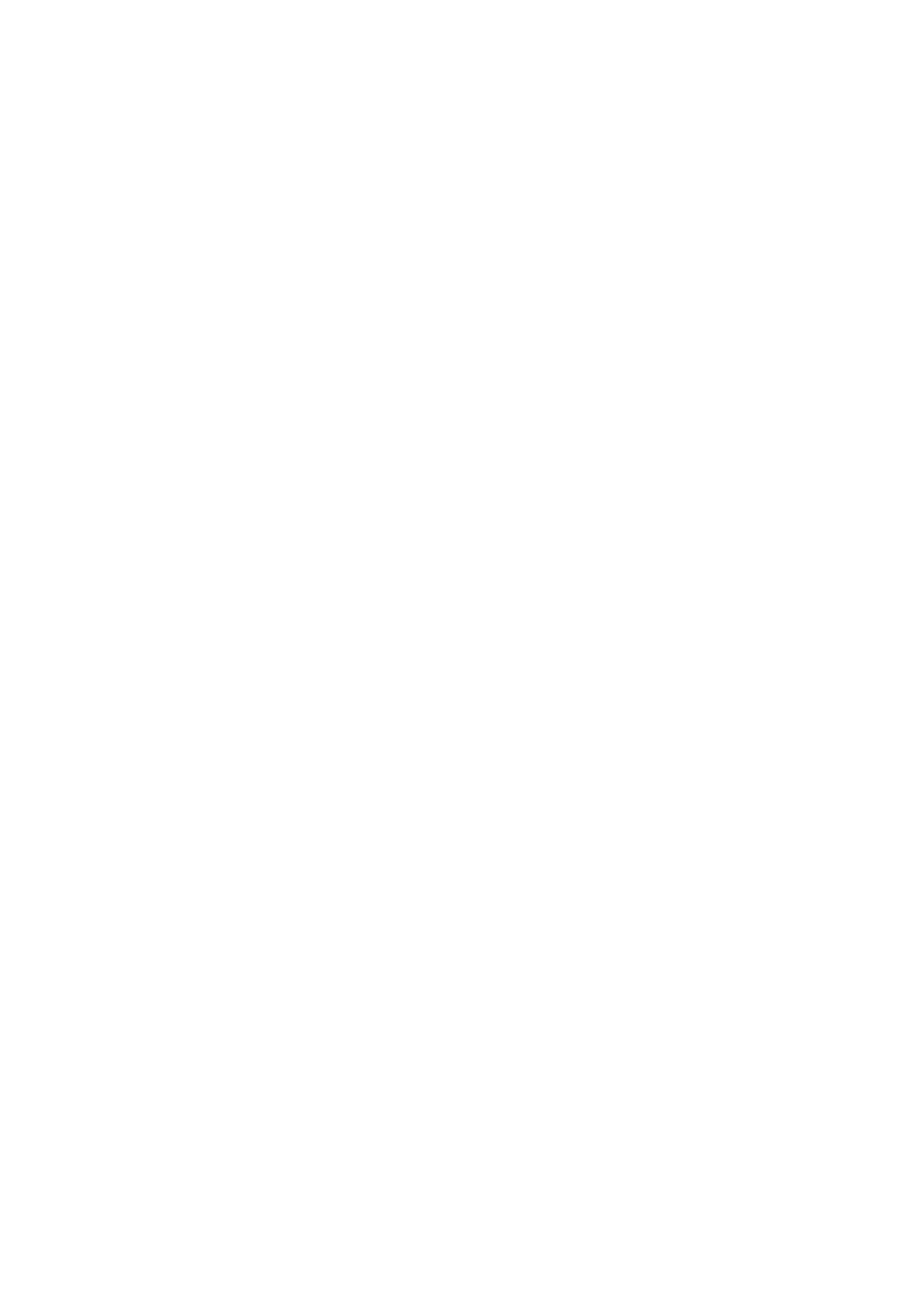## **Distributional Impact of Tax, Welfare and Public Service Pay Policies: Budget 2016 and Budgets 2009-2016**

**Tim Callan, Brian Colgan, Caitríona Logue, Michael Savage, John R. Walsh[1](#page-2-0)**

#### **Abstract**

This article analyses the distributive impact of Budget 2016 using SWITCH, the ESRI tax-benefit model. The model analyses budgetary impacts on the nationally representative sample of households provided by the CSO's Survey on Income and Living Conditions. The impact of budgetary policy is measured against a distributionally-neutral budget, indexed in line with expected wage growth of just over 2.3 per cent in 2016. A similar analysis is also conducted on the distributive impact of budgetary policy over the eight years from 2009 to 2016.

Compared with a wage-indexed benchmark, we find that Budget 2016 led to a modest increase – just under 0.7 per cent – in aggregate household disposable income (i.e. incomes including welfare payments and net of income tax, USC and PRSI). For the 20 per cent of households with the lowest incomes, on average Budget 2016 will have a similar impact to a neutral, wage-indexed budget. For most other income groups, changes in Budget 2016 will lead to gains of close to 0.5 per cent up to 1 per cent, as compared with a neutral or wage-indexed budget.

By contrast, budgets over the 2009 to 2016 period have given rise to substantial income losses at all income levels, as budget deficits were reduced. These may be termed 'policy-induced losses' to distinguish them from falls in income arising from unemployment, lower wages or falling self-employment incomes. For most income groups, these losses were between 7½ per cent and just over 10 per cent. The greatest policy-induced losses were for the top income group, at just over 14 per cent, and the lowest income group, at 12¾ per cent.

<span id="page-2-0"></span>We thank CSO for access to SILC data on which the SWITCH tax-benefit model is based. We are grateful to Sean Lyons and Anne Pentecost for estimates of the distributional impact of indirect taxes. We thank anonymous referees for comments; any remaining errors or obscurities are the responsibility of the authors.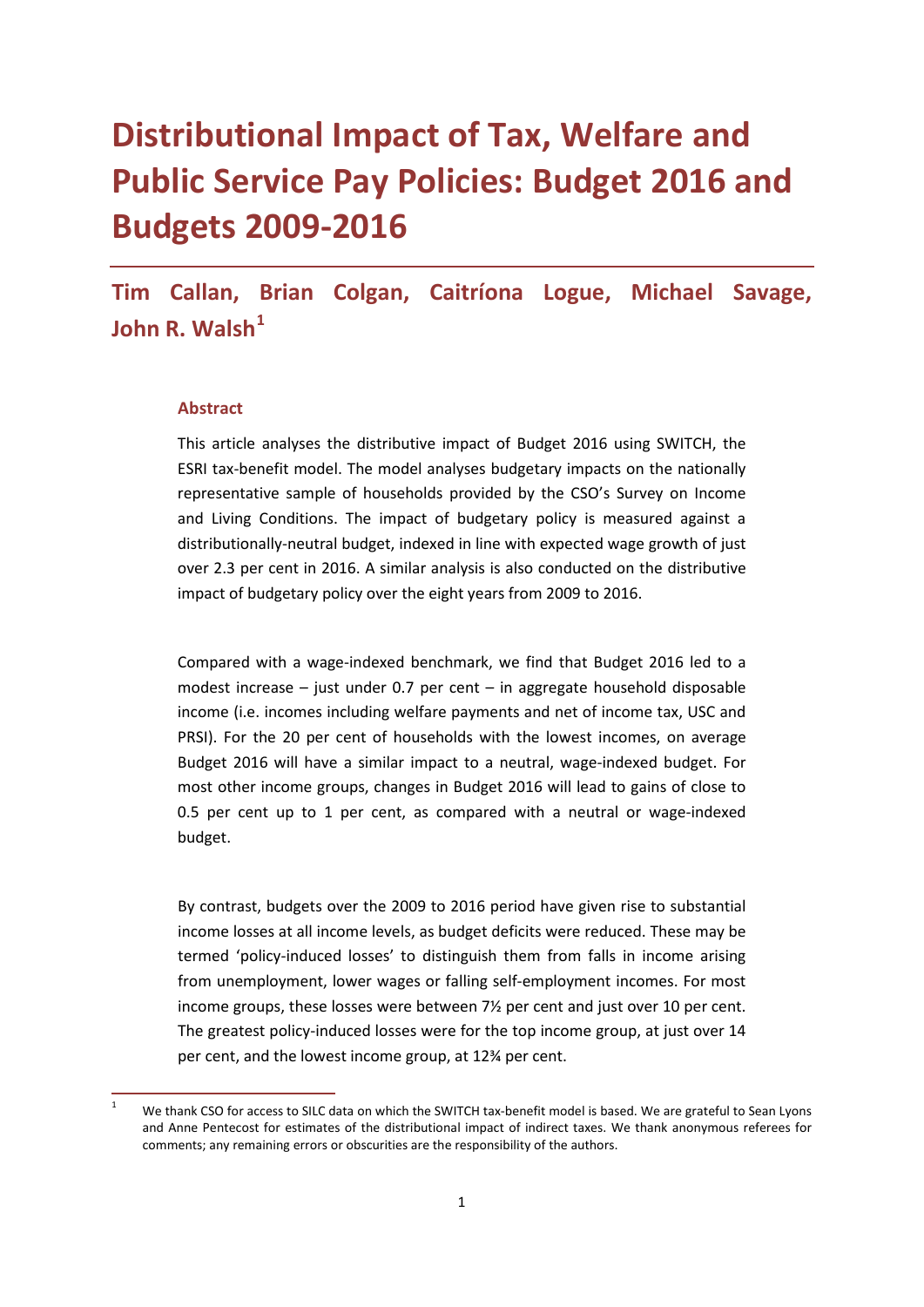Analysis at family unit level reveals that policy-induced losses ranged between 9 and 11 per cent for most family types from the combined effects of Budgets 2009 to 2016. The greatest proportionate losses, close to 20 per cent, were for single unemployed people without children – mainly those affected by cuts in payment rates for the young unemployed. The lowest losses were for those in receipt of old age pensions, as pension payment rates were increased by Budgets 2009 and 2016.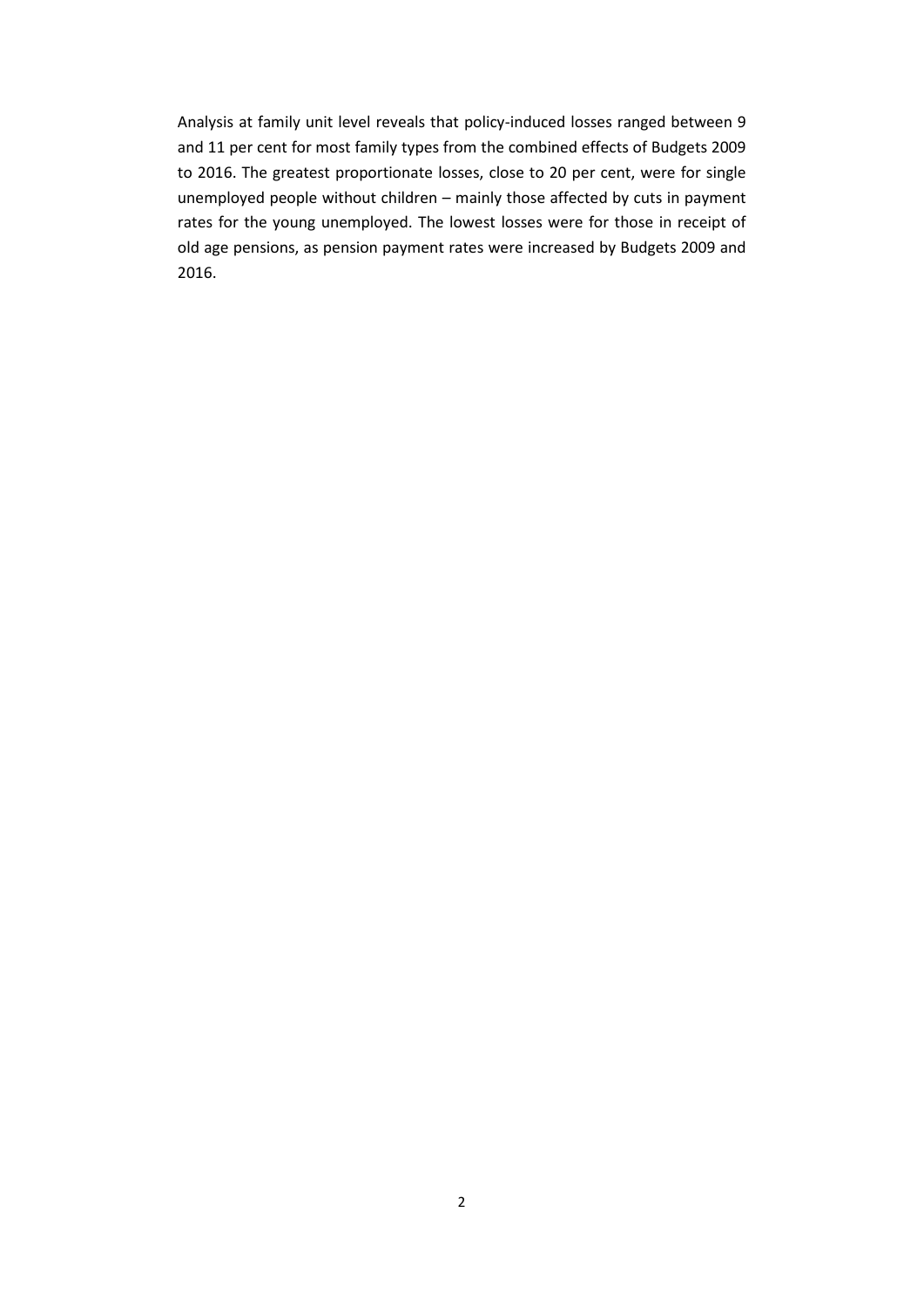#### **Introduction**

In this article we examine the distributional impact of the main tax and welfare measures in Budget 2016, together with the increase in the National Minimum Wage and the expansion of the scheme providing free pre-school places. We also consider the combined impact of budgetary policies since Budget 2009, which marked the start of Ireland's fiscal adjustment in response to the economic crisis.

The analysis uses SWITCH, the ESRI tax-benefit model,<sup>[2](#page-4-0)</sup> to ensure that we obtain a nationally representative picture based on SILC (Survey of Income and Living Conditions), the CSO's main survey of household income. The scale, depth and diversity of this survey allows it to provide an overall picture of the impact of the budget on Irish households, which cannot be gained from selected example cases. The areas covered by SWITCH, including income tax, PRSI, USC, property tax, welfare benefits and public service remuneration, account for the bulk of the impact of budgetary policy changes on households' cash incomes in recent years. Last year the model was also extended to take account of water charges and the water conservation grant. There are, however, some taxes (e.g. indirect taxes, which affect the purchasing power of cash incomes) which cannot at present be integrated fully within the modelling framework; for a number of these we extend the analysis using other evidence.<sup>[3](#page-4-1)</sup>

We do not, in general, attempt to measure the impact of cuts in public services on households at different income levels.<sup>[4](#page-4-2)</sup> While this is an important area, there is no agreed standard methodology for the attribution of benefits from public spending to households. Thus, there is no agreed international approach which can simply be applied to Ireland. In recent years the UK Treasury (HM Treasury, 2014) has begun to publish analyses which seek to distribute the value of public spending across the household income distribution. O'Dea and Preston (2012) raise some questions about the assumptions made and propose some alternative methods, but these methods have yet to be implemented.

<span id="page-4-1"></span><span id="page-4-0"></span><sup>&</sup>lt;sup>2</sup> See Callan et al. (2013a) for a full description of the model.<br><sup>3</sup> The methods referred to deal with the introduction of a carbon tax and a later increase in its rate; changes to VAT; increases in the Deposit Interest Retention Tax (DIRT); restrictions on pension tax reliefs for high income earners; restrictions on tax relief for medical insurance premia; and increases in Capital Gains Tax (CGT). For further details see Callan et al. (2013b).<br>The inclusion of a valuation for the pre-school place provided under the Early Childhood Care and Education (ECCE)

<span id="page-4-2"></span>scheme is an exception. This arose from the fact that ECCE partially replaced a cash payment (Early Childcare Supplement).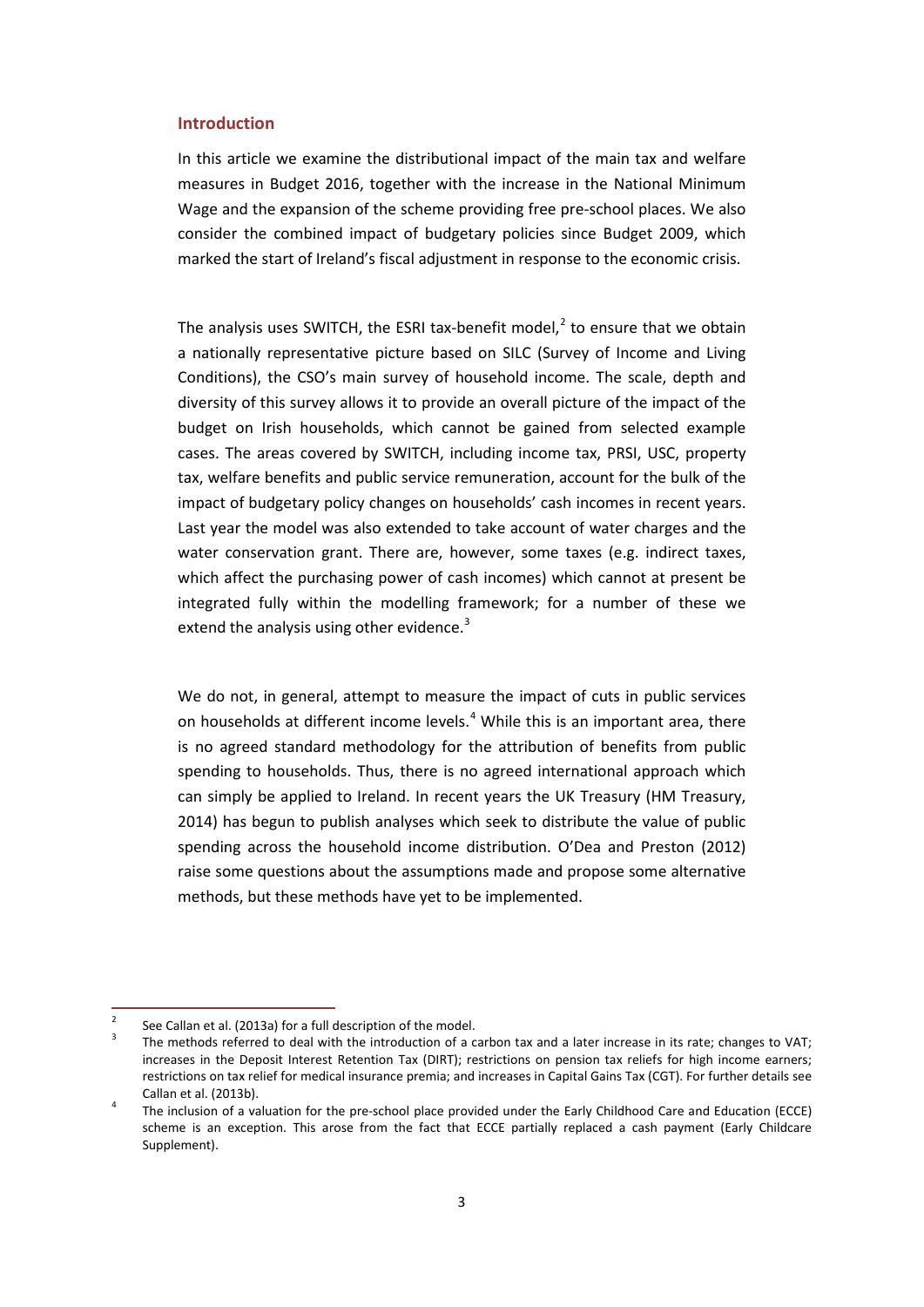The results we obtain relate to the 'cash' or 'first round' effects of policy changes, before any adjustments in individual behaviour such as changes in employment status or hours of work. This is by far the most common approach internationally (for example, this is the approach taken by the UK's Institute for Fiscal Studies in its post-budget assessment, and by the Brookings/Urban Institute's Tax Policy Center in the US in assessing new policy proposals). In other work (e.g. Savage et al., 2015a) we have examined the impact of tax and welfare changes on financial incentives to work such as marginal tax rates and replacement rates. The extent and nature of response to these financial incentives has also been examined in Layte and Callan (2001) and in Callan et al. (2009). The findings of such research need also to be taken into account when policy is trying to balance the sometimes conflicting objectives of equity and efficiency.

In this article, our focus is on impacts of budgetary policy at different income levels. Elsewhere (Savage et al., 2015b) we examine the overall evolution of the distribution of income and of risks of poverty. In future work we will update this using the results of the most recent Survey on Income and Living Conditions (CSO, 2015), which shows broad stability in income distribution developments between 2013 and 2014.

#### **Measuring the Distributional Impact of Policy**

What has been the overall impact of Budget 2016 at different income levels and on different family types? How has the sequence of budgets since October 2008 affected households at different income levels? Analysis based on a large-scale nationally representative sample of households is essential in answering such questions. Calculations for selected example households, such as a one-earner couple with two children, cannot give an accurate picture of the impact of the budget for the population as a whole. This requires calculations for large numbers of real households in a nationally representative sample. The ESRI tax-benefit model (SWITCH) allows us to do this: it estimates the impact of direct tax and welfare changes using anonymised data from the CSO's SILC.

The impact of policy change must be measured against an alternative specifying what would happen if the policy change did not take place (a 'counterfactual' policy). In the construction of budgets, the practice in Ireland has been to construct an 'opening budget' against which changes are measured. For tax and welfare Ireland's conventional opening budget simply freezes tax rates, credits and welfare payments at their existing levels, whereas the UK and the US have adopted differing forms of indexation with respect to prices and/or wages (see Appendix 1 for further details). While the frozen benchmark is useful in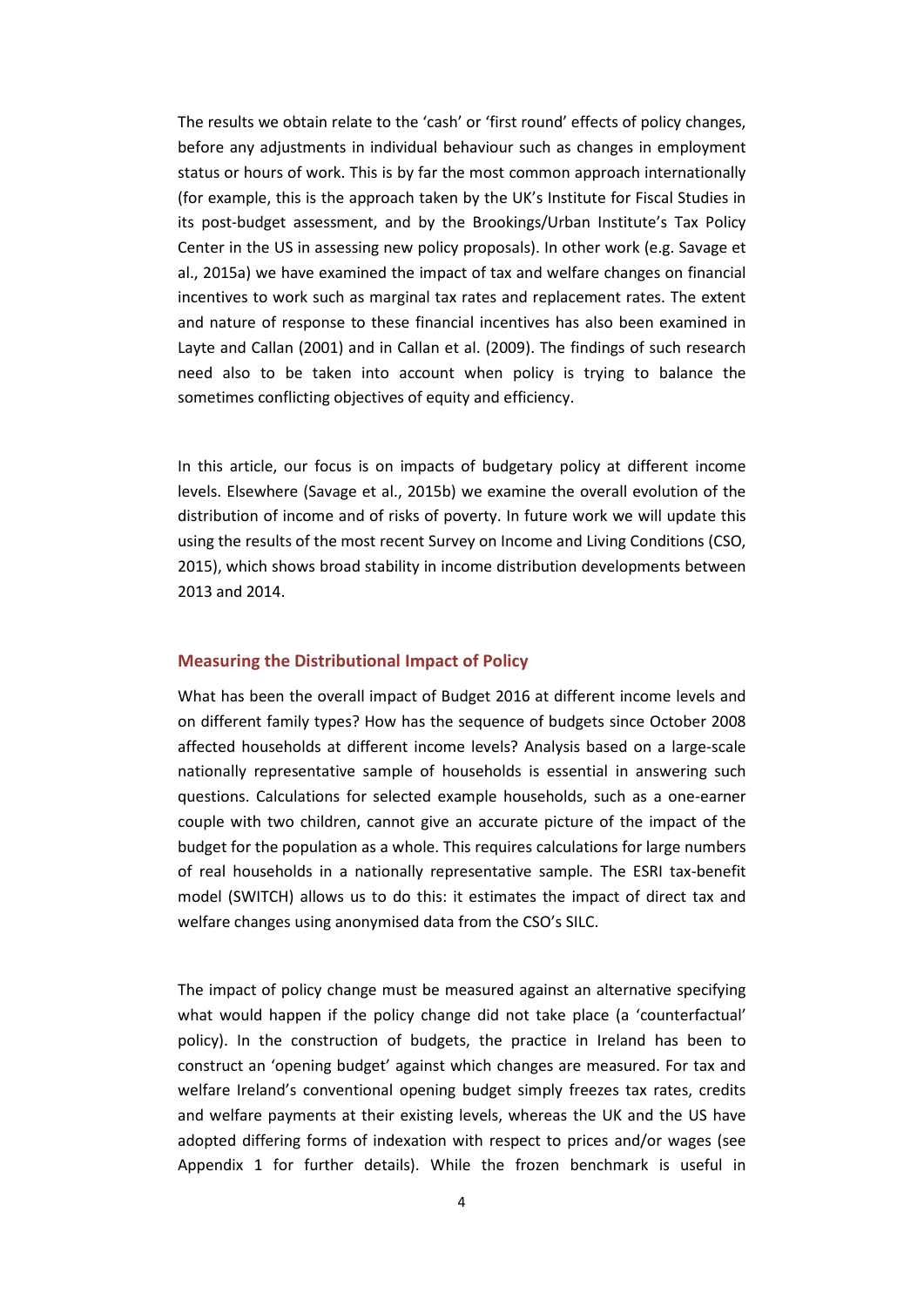accounting terms, it would be highly misleading in an analysis of distributional impact. [5](#page-6-0) In normal times, with nominal wages, prices and real wages all showing positive growth, implementing the conventional opening budget would lead to real income *losses* for those dependent on welfare, while further up the income distribution incomes would *rise* (Callan et al. (2001), Bargain and Callan (2008)). [6](#page-6-1) Furthermore, using the opening budget as a basis to measure policy impact would mean that measured policy impact would depend on government's definition of this default policy – something which varies across countries, and can change over time.

The alternative used here is a policy which indexes both tax and welfare parameters with respect to the expected growth or decline in wages. This ensures that average tax rates are held constant (i.e. no fiscal drag); and leads to approximately equal growth (or decline) in income across different income groups (Callan et al., 2001). It should be clear that this is designed to provide a 'distributionally neutral' benchmark, and is not intended as a policy recommendation. There are many reasons why it may be desirable to depart from this benchmark; but having a distributionally neutral benchmark, independent of the default position chosen by government, is essential in examining the distributional impact of policy changes.

We use forecasts of wage growth (or decline) to implement this approach on a prospective basis. Results examining the impact of Budget 2016 are based on forecast wage growth of 2.35 per cent – an average of the forecast wage growth from the current *Quarterly Economic Commentary* (Winter 2015; 2.3 per cent) and the Central Bank's *Quarterly Bulletin* (Central Bank of Ireland, 2015; 2.4 per cent). Similarly, for income growth between 2008 and 2016 we combine these forecast figures with the results on wage growth from the CSO's Earnings, Hours and Employment Costs Survey for the available years (2009 to 2014). Periods of falling wages during the recession mean that growth for the whole period (2009 to 2016) comes to 1.7 per cent, less than the growth in 2016.

Results shown are at the household level unless otherwise specified and are based on household disposable income (after taxes and benefits), adjusted for

<span id="page-6-1"></span><span id="page-6-0"></span><sup>&</sup>lt;sup>5</sup> For a more detailed exposition, see Callan et al. (2001).<br><sup>6</sup> When wages are falling, the conventional benchmark would give rise to income gains for welfare recipients and income losses for those in employment.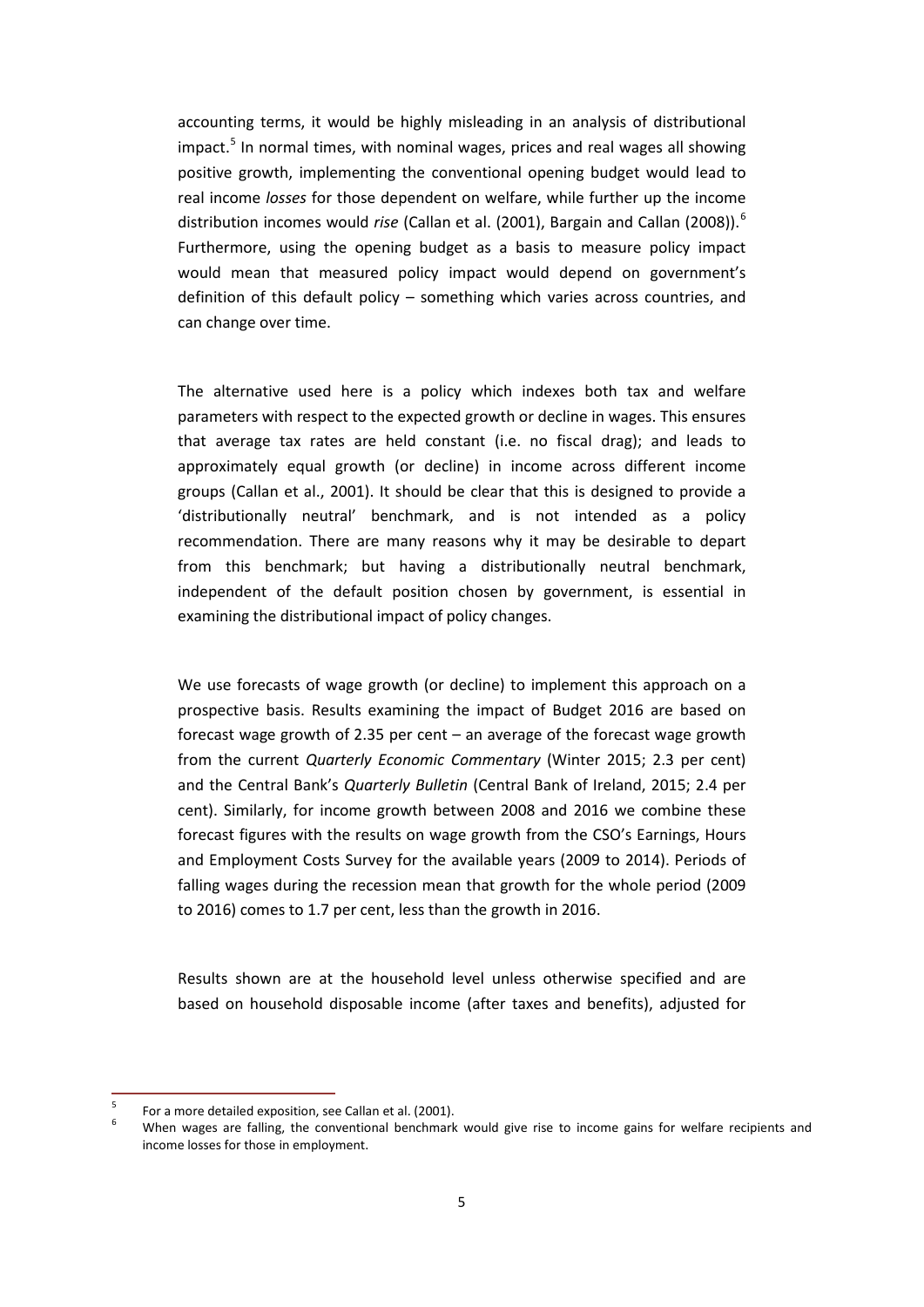household size and composition, i.e. income per adult equivalent or 'equivalised income'. [7](#page-7-0)

### **Budget 2016**

A wide range of taxation and welfare measures are directly included in our model-based analysis, including:

- The reduction of the rates of USC, the increase of the USC exemption limit, and the increase of the 3 per cent USC threshold to €18,668;
- The  $\epsilon$ 5 per month increase in the standardised child benefit payment to €140;
- A Christmas bonus of 75 per cent of the weekly payment for people in receipt of long-term social welfare payments, as against a 25 per cent bonus in December 2014;
- The introduction of the new Earned Income Credit of €550 for selfemployed persons not qualifying for the PAYE Credit;
- The introduction of a new tapered PRSI credit;
- Increases in the Home Carer's income threshold, in Family Income Supplement income thresholds, and Fuel Allowance;
- Increases in the personal rates and increases for qualified adults of the State Pension, and related payments, including carers and widow(er)s payments;
- The restoration of the Respite Care Grant (renamed the Carer's Support Grant) to €1,700;
- Changes to the Jobseeker's Transitional payment means-test.

Our analysis also includes an estimate of the impact of the increase in the National Minimum Wage (from €8.65 per hour to €9.15 per hour) on the incomes of low wage workers.<sup>[8](#page-7-1)</sup> It should be noted that while the increase in income for such workers is taken into account, there is no mechanism at present for

<span id="page-7-0"></span> <sup>7</sup> This adjusts income to take account of household size. The scale used is the same as that used by the CSO in national statistics relating to poverty and income distribution in Ireland, i.e. 1 for the first adult, 0.66 for subsequent adults and 0.33 for children aged 14 or under.<br>In principle, the counterfactual minimum wage used here could also be indexed in line with wage growth. However,

<span id="page-7-1"></span>at present, our calculations are based on an increase of 50 cents per hour; with wage indexation this figure would be 30 cents per hour. As the impacts of the 50 cent per hour increase are already small, this will make little difference to the overall results.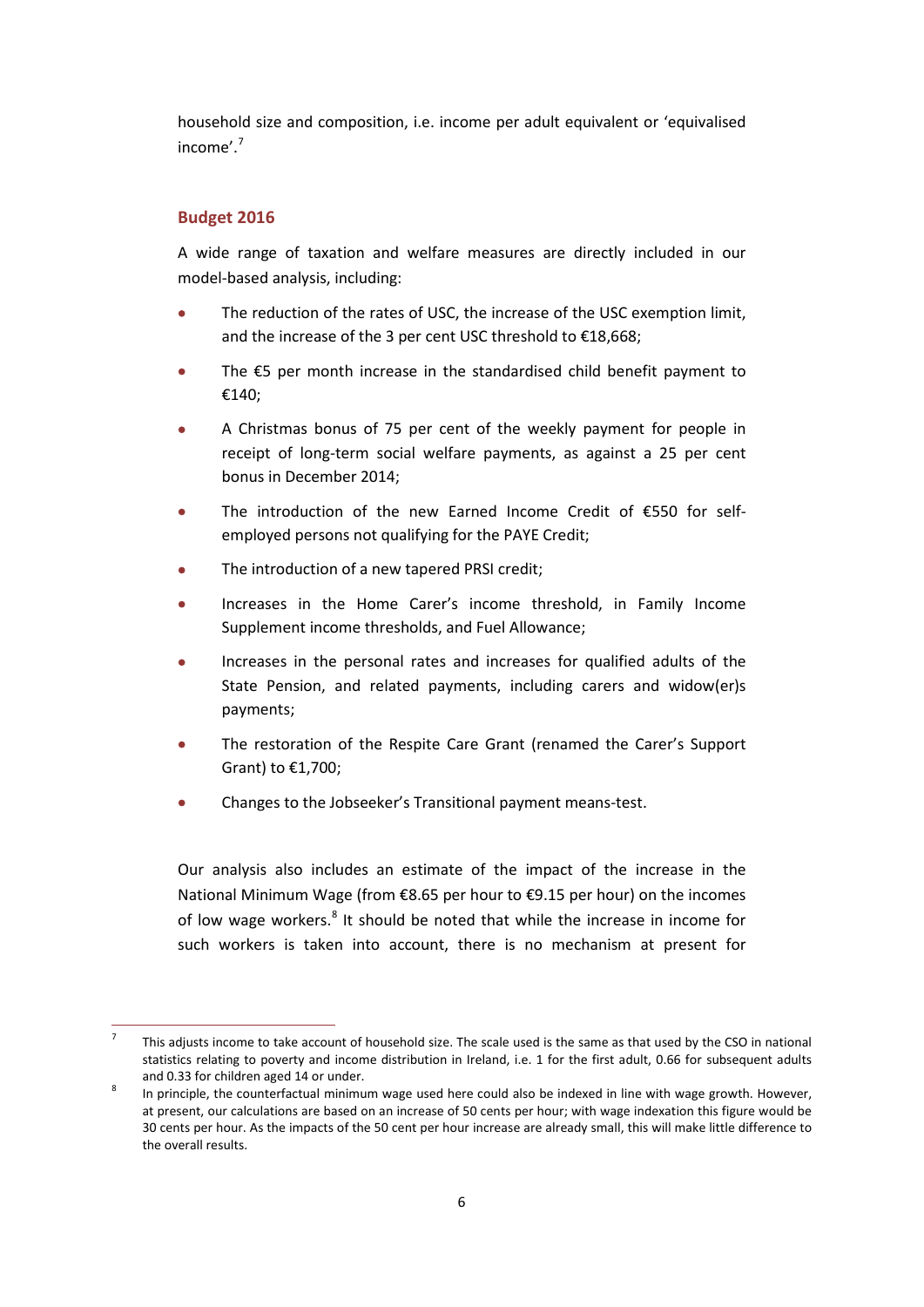estimating the potential impact on employers or owners of businesses which will have to pay higher wages.<sup>[9](#page-8-0)</sup>

Estimates of the impact of the extension of the Early Childhood Care and Education (ECCE) Scheme are also included. While this does not represent a cash payment, we attribute a value to parents based on the cost of provision of the service. While this is a commonly used valuation approach, it is far from being perfect – for a discussion of the difficulties and some alternative approaches, see O'Dea and Preston (2012). A similar approach could be adopted to the extension of free GP care to children, and the development of a framework which would allow such an approach is underway.

Changes to public sector pay in 2016 take quite a complex form. There are increases of 2.5 per cent for those on annualised salaries up to  $\epsilon$ 24,000, with a smaller increase of 1 per cent for those on salaries above that level and up to €31,000. There are also reductions in the Pension Related Deduction (PRD) which apply more generally, and imply a fixed or flat-rate element to the effective pay increase for most employees. In deciding how best to treat such changes in the analysis, we need to recall that if the overall budget were to be indexed in line with private sector wage growth, then public sector pay changes would also be increased in line with the broad developments in private sector pay.

During the recession, public sector pay was reduced sharply relative to private sector pay,<sup>[10](#page-8-1)</sup> and with a design which was intended to obtain particular distributional consequences. It was for this reason that it was included in our analysis of the policy response to the recession. The changes for 2016 are designed around an overall envelope in which public sector pay is likely to rise by no more than the forecast rise in overall earnings of just above 2 per cent. This would suggest that such pay increases belong more in the wage-indexed budget than as a special budgetary measure. For this reason, in our main analysis, we do not take account of the specific public sector pay measures for 2016. It could be argued, however, that the particular structure of public sector pay changes, with a focus on a flat rate element through the PRD, and on special increases at low pay rates has a distributional objective. As a result, the distributional consequences of these pay changes should be examined. Appendix 2, therefore, illustrates the sensitivity of the results to the inclusion or exclusion of public sector pay changes from the analysis.

<span id="page-8-1"></span><span id="page-8-0"></span><sup>&</sup>lt;sup>9</sup> Appendix 2 allows examination of results with and without the National Minimum Wage increase.<br><sup>10</sup> Public sector pay had risen relative to private sector pay in previous years, as identified by Kelly et al. (2009).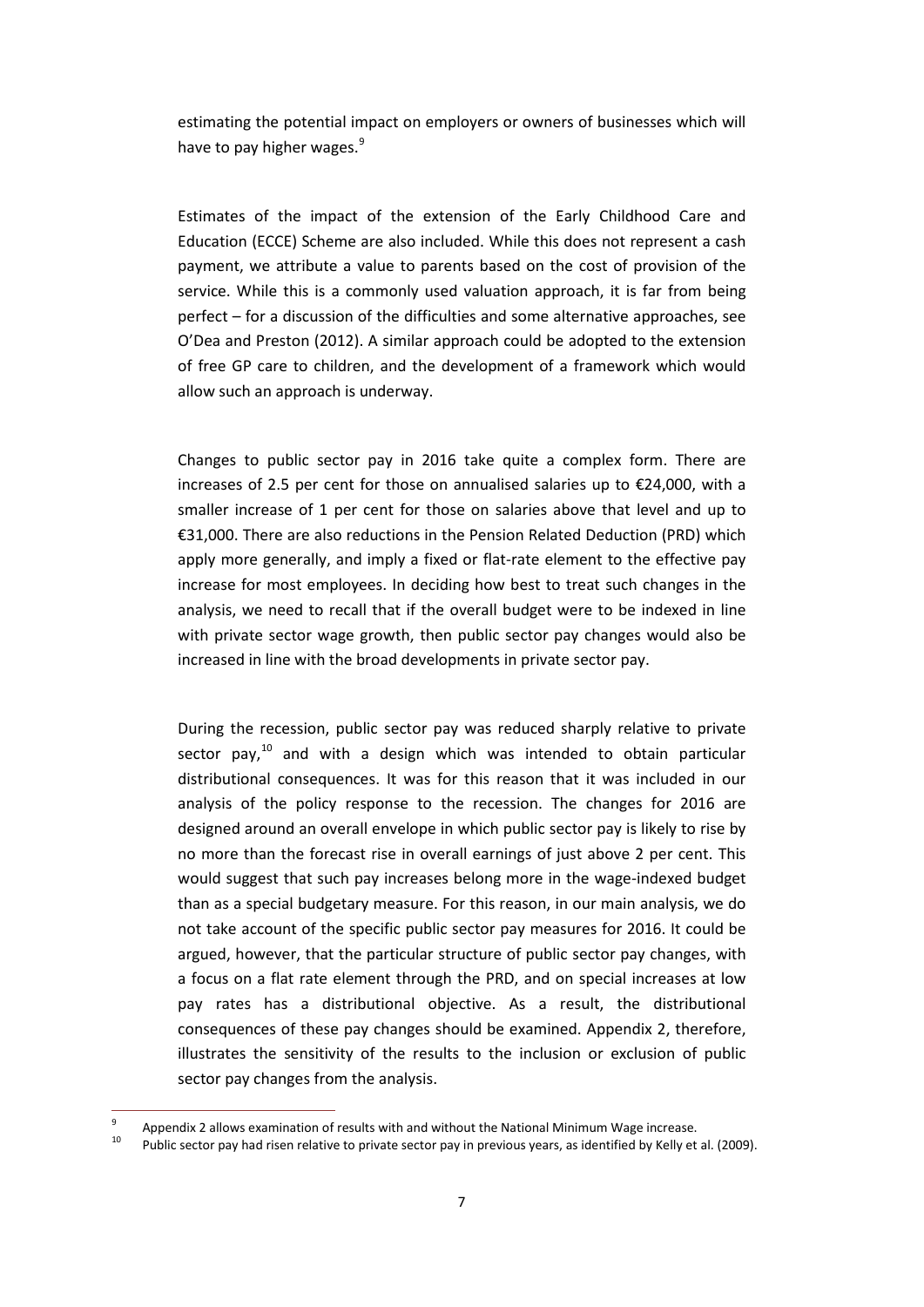Some changes are too complex to be included in the model at this stage. Chief among these are:

- Changes to excise duties on cigarettes and the rate of motor tax;
- The Back to Work Family Dividend, whereby long-term unemployed people may retain the child-related portion of their welfare payment; in full for one year, and 50 per cent for a second year;
- The Housing Assistance Payment, and additional resources allocated to the Rental Accommodation Scheme (RAS);
- The increase in the Capital Acquisitions Tax threshold;
- The introduction of Paternity Benefit.

Overall, the SWITCH model provides excellent coverage of the main policy changes in Budget 2016: the items included in the SWITCH analysis account for some €865 million of the tax and social insurance changes in the budget, representing over 90 per cent of the cost of all tax changes in Budget 2016. On the welfare side, SWITCH coverage is close to €400 million or almost 100 per cent of the cost of the welfare changes. Of those items not covered, some will have a positive impact on lower income groups (e.g. the Back to Work Family Dividend), but others will have an unfavourable impact (e.g. excise duties on tobacco).



**FIGURE 1** Impact of Budget 2016 – Percentage Change in Disposable Income by Income Decile Relative to Wage-Indexed Budget

*Source:* Authors' analysis using SWITCH, the ESRI tax-benefit model, at December 2015 and including changes to USC, income tax and welfare measures specified in the text, along with the impact of changes in the National Minimum Wage and expansion of the Early Childhood Care and Education scheme, valued at the cost of provision*.* Each income group contains one-tenth of all households, ranked from lowest to highest incomes. Budgetary impacts are assessed relative to a neutral budget with tax bands, tax credits and welfare payments increased in line with expected wage growth of 2.35 per cent*.*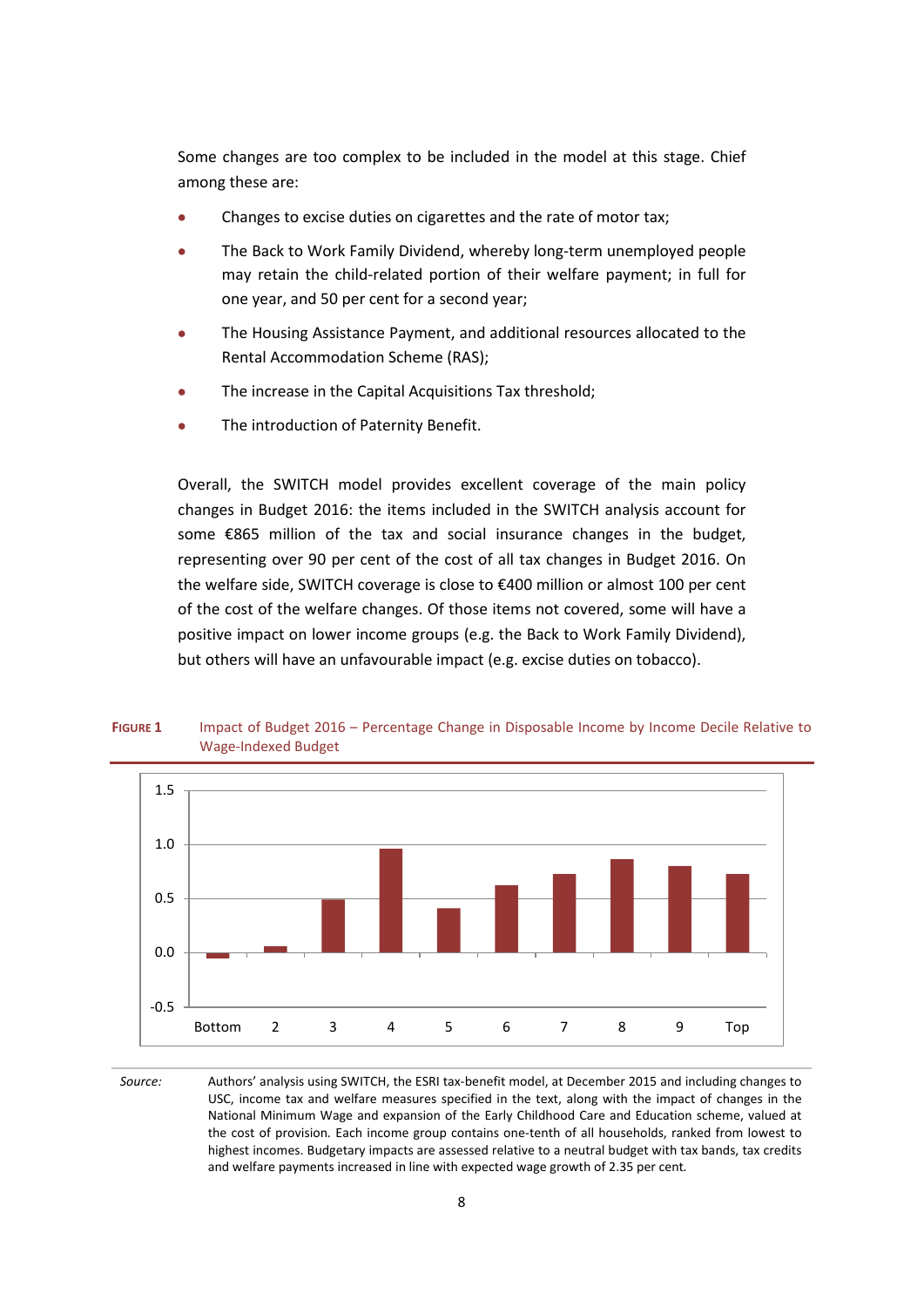Figure 1 shows the impact of Budget 2016, relative to a neutral, wage-indexed budget, across ten equally sized income groups (deciles) ranked from the lowest to the highest incomes, after adjustment for household size.<sup>[11](#page-10-0)</sup> Budget 2016, compared with a neutral budget, indexing tax credits and welfare payments in line with expected wage growth of 2.35 per cent, has little impact on the incomes of the two deciles with lowest incomes. Looked at another way, Budget 2016 delivers similar income to the lowest income quintile as a wage-indexed budget: a substantial part of this came through the Christmas bonus rather than an increase in weekly payment rates. For other income deciles, Budget 2016 raises the incomes by between half and one per cent above the level a neutral budget would provide. The small scale of this overall impact contrasts with perceptions of Budget 2016 as a major 'giveaway'. This is because, with wage growth of close to 2½ per cent, the cost of a neutrality – keeping average tax rates constant, and welfare payments growing in line with wages – is itself substantial. While the reduction in USC has attracted most attention, the freezing of income tax credits and bands in the face of rising incomes will, through 'fiscal drag', lead to a higher average income tax rate, offsetting a part of the USC reduction.

In order to understand the impact of changes in the national minimum wage (NMW), one must take account of the rather limited overlap between low pay and household poverty. This is a feature common to many countries, and has been confirmed in the Irish context by a number of studies.<sup>[12](#page-10-1)</sup> Most households in poverty do not contain an employee; and of those which do, most do not contain a minimum wage employee.<sup>[13](#page-10-2)</sup> Instead, low paid employees are found in a range of household situations: some are adult children living in households where the earnings of parents ensure that the household is not in poverty, others are second earners, and the earnings of primary and secondary earners are sufficient to bring the household above the poverty line. Employees in poor households are more often earning wage rates above the minimum, but fall below the poverty line because of the number of people depending on that income, or part-time working at a wage above the minimum. This is the group which is targeted by measures such as the Family Income Supplement and the Back to Work Family Dividend.

<span id="page-10-1"></span>

<span id="page-10-0"></span><sup>&</sup>lt;sup>11</sup> For details of the method used to adjust incomes for household size and composition, see footnote 7.<br><sup>12</sup> For example, the initial study by Nolan (1993), and later studies related to the introduction of the minimum w similar pattern can be found in the work of Collins (2015).<br><sup>13</sup> Conversely, results in Collins (2015) indicate that 92 per cent of minimum wage employees are not in households at

<span id="page-10-2"></span>risk of poverty households (i.e. with incomes below 60 per cent of median household income per adult equivalent).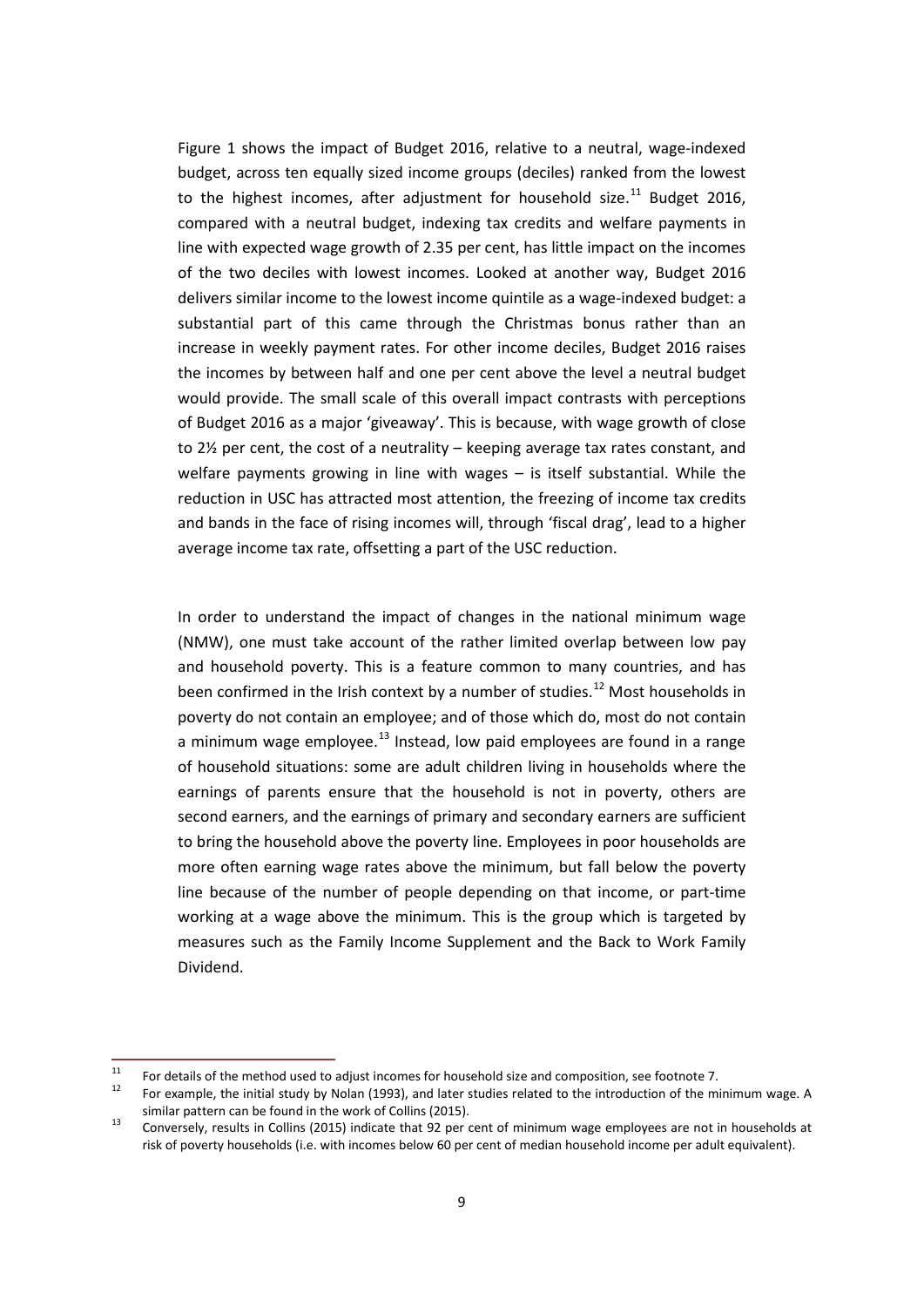Given these structural features, it is not surprising that the social impact assessment of Budget 2016 (Department of Social Protection, 2015) finds that the increase in the National Minimum Wage leads to only a small increase in the average income of the bottom quintile of households. Higher increases are found for quintiles 2, 3 and 4, with again a more limited impact on the top quintile. These patterns merit further investigation in the context of ongoing debate about the setting and structuring of the National Minimum Wage.

One other feature of Budget 2016 has attracted less attention, but is important from the point of view of structural reform, is the postponement of revaluations of residential properties for property tax purposes for a period of three years; this could lead to significant difficulties in the future. The IMF (2015) states that 'maintaining timely property revaluations for revenue purposes would cement sustainability of the revenue base.' This is because property taxes work best when there is regular updating of the valuation base. When valuations become outdated, disparities often emerge which bring the tax into disrepute – this was one of the factors which led to the demise of household rates. Pressure to defer revaluation is common: England has deferred revaluation for its Council Tax for more than 20 years. In this context, the decision to freeze property tax until 2019 is a serious concern.

#### **Budgets 2009-2016**

We now turn to the cumulative impact of the longer-run adjustment in budgetary policy, from the initial Budget 2009 (October 2008) up to and including Budget 2016. How have the changes implemented since the onset of the recession affected those at differing income levels? This analysis includes budgetary policy changes over an eight-year period, along with such measures as reductions in public sector pay and the introduction of water charges. Specifically, the policy changes analysed include all of those specified earlier for Budget 2016, along with:

- the main changes to income tax, including cuts to income tax credits and the width of the standard rate band;
- the introduction of Universal Social Charge and subsequent revisions;
- elimination of the PRSI ceiling;
- the net changes in welfare payment rates over the period, with pension payment rates retaining the increase awarded in October 2008, and working-age payments ultimately reduced below their 2008 levels;
- net reductions in Child Benefit payment rates, with cuts in earlier years only partly offset by increases in 2015 and 2016;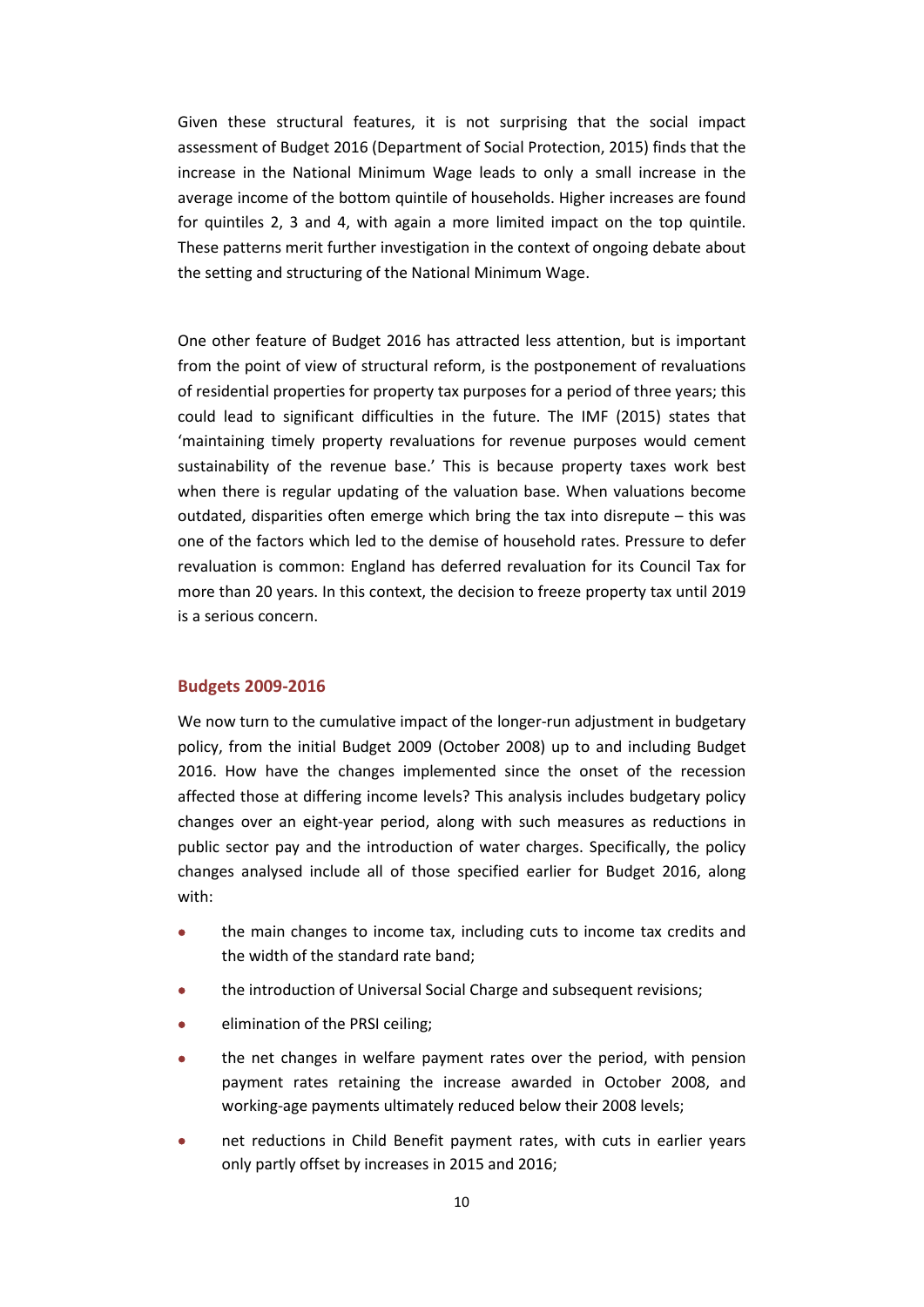- reductions in Jobseeker's Allowance for the young unemployed;
- the impact of the public sector pension levy (Pension Related Deduction, PRD);
- explicit cuts in public service pay in 2010 and in 2013;
- reductions in public service pensions;
- the introduction of the Local Property Tax;
- abolition of the Christmas Bonus in 2009, and its partial restoration in 2015 and 2016;
- cutbacks in certain elements of the Household Benefits Package;
- $\bullet$  the impact of water charges, net of the water conservation grant.<sup>[14](#page-12-0)</sup>

We augment the standard SWITCH model with estimates from other sources<sup>[15](#page-12-1)</sup> of the distributional impact of a number of other policy changes.



**FIGURE 2** Impact of Budgetary Policy 2009-2016 – Percentage Change in Disposable Income by Income Decile

*Source:* Authors' analysis using SWITCH, the ESRI tax-benefit model, at December 2015 incorporating the main changes in direct tax, welfare and public service pay/pensions, the introduction of water charges and a water conservation payment, an increased National Minimum Wage and expansion of ECCE; augmented by results on carbon tax and VAT, DIRT, specific Budget 2014 restrictions of tax reliefs for pension contributions and medical insurance premia, and Capital Gains Tax as described in Callan et al. (2013b).

<span id="page-12-0"></span><sup>&</sup>lt;sup>14</sup> The rationale for this approach is given in Keane et al. (2014): 'While water charges are not technically a "budgetary measure" it is our view that they need to be taken into account when considering the impact of Budget 2015. Up to now, water services have been financed predominantly from taxation. The introduction of user charges for water can be seen as replacing some of the tax financing. From the point of view of an individual household, it will see a net benefit if its tax bill falls by more than the new water charge, and a net cost if the water charge is greater than a tax reduction.'<br><sup>15</sup> See footnote 3. Details of the methods can be found in Callan et al. (2013b).

<span id="page-12-1"></span>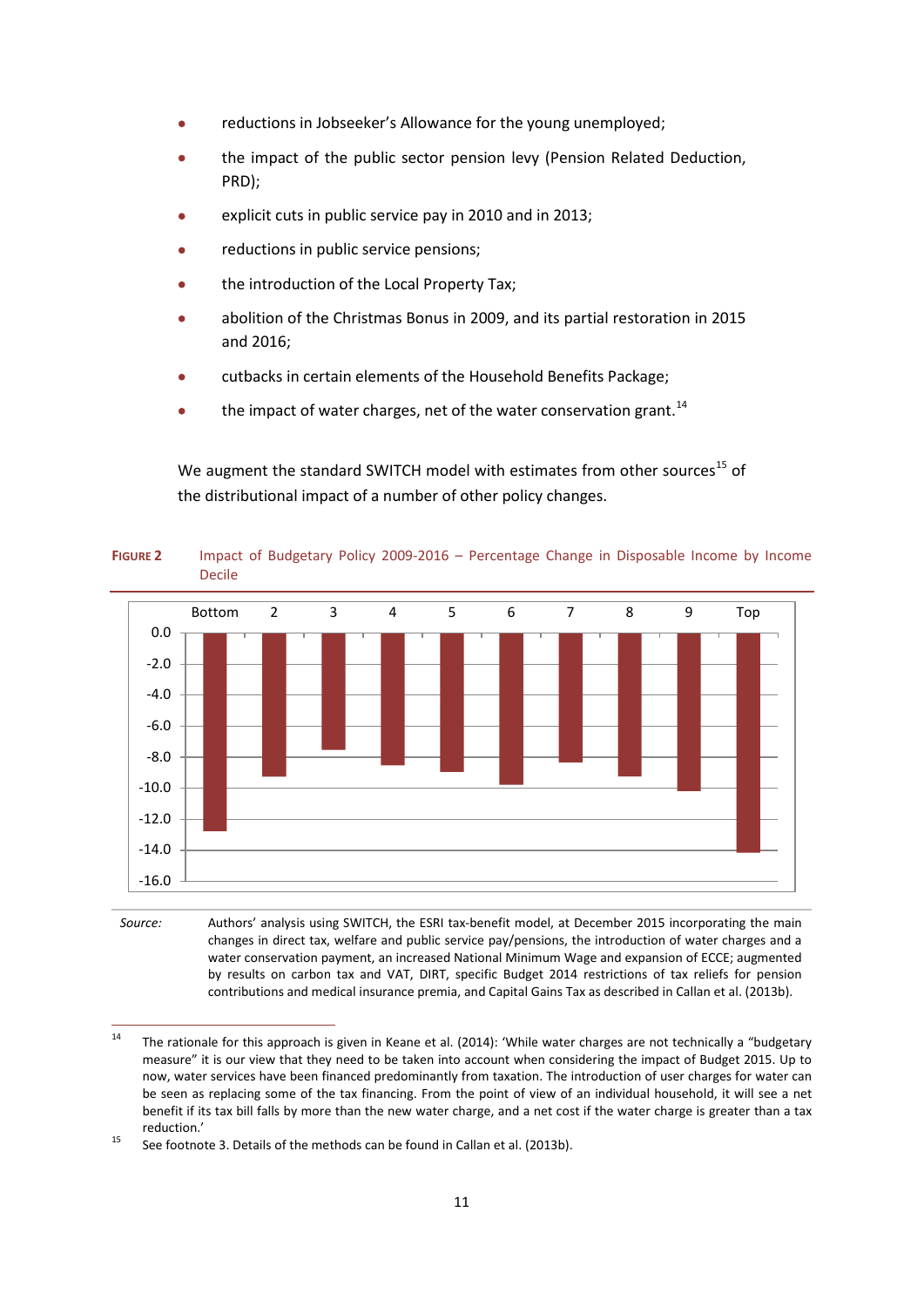The overall scale of the impact of austerity policies is determined by macro-level decisions regarding the size of tax increases and the extent of the reduction in welfare payments and public service pay. The distribution of these income losses over income groups depends on the detail of budgetary decisions regarding tax structures, welfare payment rates and decisions on the structure of public service pay cuts. Figure 2 summarises how the adjustment is spread over income groups (deciles) ranked from poorest to richest, taking into account these detailed tax, welfare and public service pay decisions.

The highest losses were for the top decile, which is estimated as having lost 14¼ per cent of its income due to the policy changes examined here. The bottom decile is estimated as having policy-induced losses of 12¾ per cent. The lowest losses (7½ per cent) are for the third decile, which includes a higher than average representation of pensioner households. Losses for other deciles are in a relatively narrow range, between 8.3 and 10.2 per cent.

The comments we made on the pattern which emerged last year, for the 2009- 2015 period, remain apposite: the results for Budgets 2009 to 2015 cannot be characterised in terms of simple patterns of progressivity or regressivity. Over a substantial range the pattern is broadly proportional, but this does not extend to whole income distribution. The greatest policy-induced losses have been at the top of the income distribution, and the next greatest losses at the bottom. Only the third decile had a significantly lower loss (under 8 per cent) than others.

#### **Impact by Family Type**

The preceding analyses have examined the impact of the current budget, Budget 2016, and the impact of all budgets 2009-2016 across the income distribution. Here we examine how different family types have been affected by budgetary policy changes. The analysis is conducted at the level of what is termed a 'tax unit', i.e. an individual or couple, together with dependent children, if any. Young adults including third-level students are treated as independent tax units.<sup>[16](#page-13-0)</sup>

Table 1 shows gains of 1.3 per cent for two-earner couples with children; 1 per cent for employed lone parents; and 0.8 to 0.9 per cent for single employees

<span id="page-13-0"></span><sup>&</sup>lt;sup>16</sup> For this analysis, only the core modelled elements can be taken into account; it is not possible to cover the additional elements such as VAT changes, DIRT etc. in this analysis.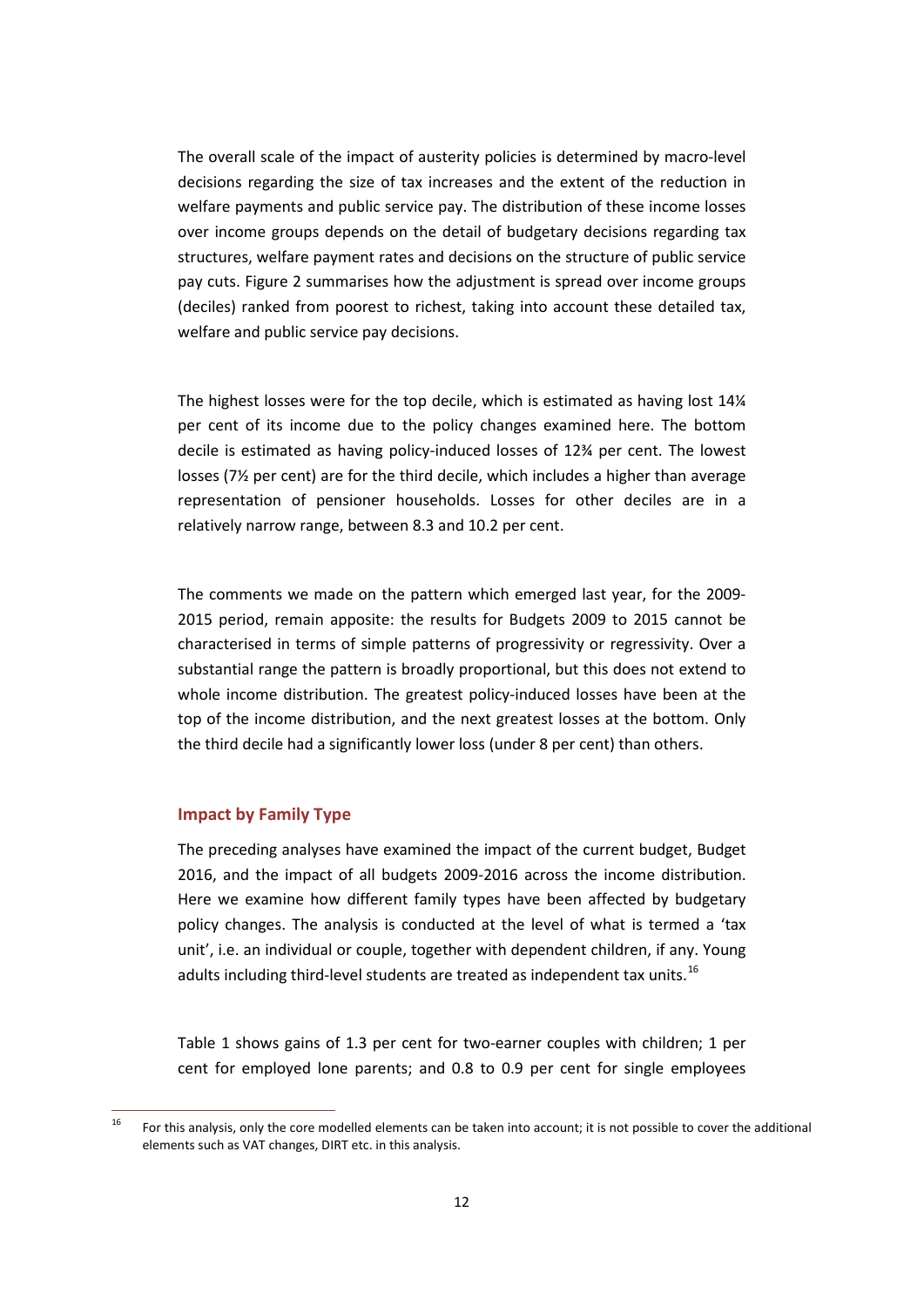without children (about one in three of all tax units), two-earner couples without children, and single earner couples with children. There are smaller gains for oneearner couples without children (0.4 per cent). Retired persons (both singles and couples) and non-earning lone parents would obtain under Budget 2016 a similar outcome to that under a wage-indexed budget. Some categories, however, fare less well than under a wage-indexed budget, notably single unemployed persons without children, unemployed couples, and tax units not elsewhere classified (a category which includes those with a disability).

|                                       | <b>Budget 2016</b> | <b>Budgets</b><br>2009-2016 | <b>Proportion of</b><br><b>Families</b> |
|---------------------------------------|--------------------|-----------------------------|-----------------------------------------|
|                                       | % change           | % change                    | %                                       |
| Single Retired Tax Unit               | 0.1                | $-4.7$                      | 11                                      |
| <b>Retired Couple</b>                 | 0.0                | $-5.7$                      | 8                                       |
| Single Employed without Children      | 0.8                | $-6.9$                      | 34                                      |
| All Other Tax Units                   | $-1.0$             | $-8.6$                      | 9                                       |
| Single Earner Couple without Children | 0.4                | $-9.5$                      | 5                                       |
| <b>Employed Lone Parent</b>           | 1.0                | $-9.8$                      | 5                                       |
| Dual Earner Couple without Children   | 0.9                | $-9.8$                      | 9                                       |
| Dual Earner Couple with Children      | 1.3                | $-10.1$                     | 9                                       |
| Single Earner Couple with Children    | 0.8                | $-10.7$                     | 9                                       |
| Non-Earning Lone Parent               | 0.0                | $-10.7$                     | $\mathbf{1}$                            |
| Unemployed Couple                     | $-0.5$             | $-11.2$                     | 1                                       |
| Single Unemployed without Children    | $-1.4$             | $-22.3$                     | 3                                       |

#### **TABLE 1** Impact of Budgetary Policy 2009-2016 – Percentage Change in Disposable Income by Family Type

*Source:* Authors' analysis using SWITCH, the ESRI tax-benefit model, at December 2015 incorporating for 2016 the main changes in direct tax, welfare, public service pay/pensions, water charges, the National Minimum Wage and the Early Childhood Care and Education (ECCE) Scheme*.*

In respect of Budgets 2009-2016, losses are larger and more widespread and there are no gains. Single unemployed people without children have experienced by far the largest losses (more than 22 per cent): this reflects the cuts to jobseeker payments for the young unemployed in particular. Most family types saw losses of between 8 and 11 per cent. The contributing factors to the losses vary by income level. At the lowest income levels, reductions in welfare payment rates, property tax and water charges play significant roles. At the highest income levels, major contributory factors are income-related taxes (income tax and USC) and cuts in public sector pay. The lowest losses, of between 5 and 6 per cent, were experienced by retired tax units, both single and couples. This reflects the protection afforded to pension payments throughout crisis budgets.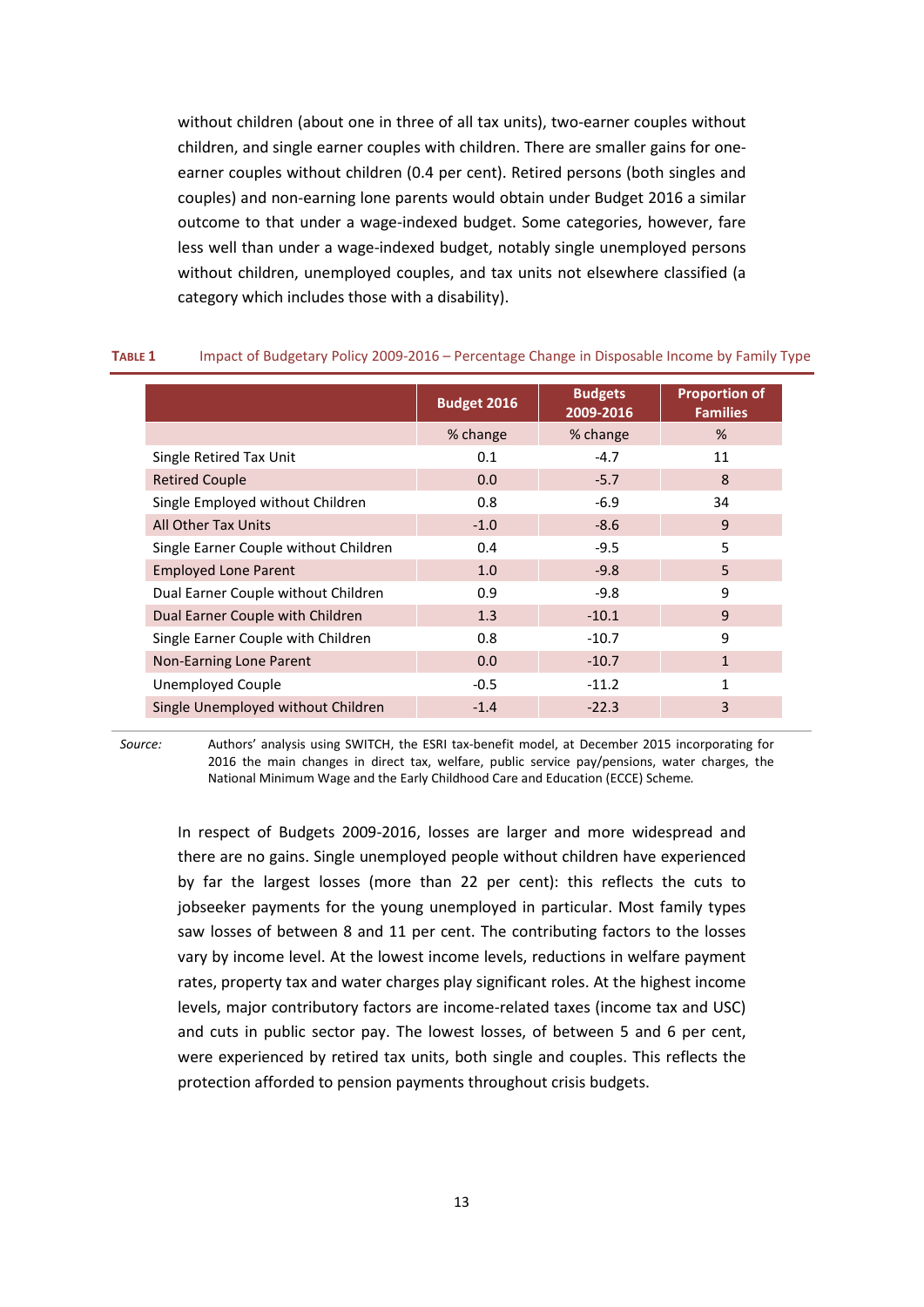#### **Conclusion**

Our analysis provides a nationally representative picture of the impact of the main tax and welfare changes in Budget 2016, taking into account the increase in the National Minimum Wage and the value (at cost of provision) of additional pre-schooling. The analysis is undertaken relative to a distributionally neutral budget, implemented via indexation of tax and welfare parameters in line with expected wage growth.

Compared with a wage-indexed benchmark, we find that Budget 2016 led to a modest increase – just under 0.7 per cent – in aggregate household disposable income (i.e. incomes including welfare payments and net of income tax, USC and PRSI). For the 20 per cent of households with the lowest incomes, on average Budget 2016 will have a similar impact to a neutral, wage-indexed budget. For most other income groups, changes in Budget 2016 will lead to gains of close to 0.5 per cent up to 1 per cent, as compared with a neutral or wage-indexed budget.

By contrast, budgets over the 2009 to 2016 period have given rise to substantial income losses at all income levels, as budget deficits were reduced. These may be termed 'policy-induced losses' to distinguish them from falls in income arising from unemployment, lower wages or falling self-employment incomes. For most income groups, these losses were between 7½ per cent and just over 10 per cent. The greatest policy-induced losses were for the top income group, at just over 14 per cent, and the lowest income group, at 12¾ per cent.

Analysis at family unit level reveals that the greatest losses imposed by Budgets 2009 to 2016 were for single unemployed people, while the lowest losses were for pensioners. This reflects the substantial cuts in welfare payment rates for the young unemployed in particular, and the fact that pension payment rates, unlike working-age payment rates, were increased by Budgets 2009 and 2016.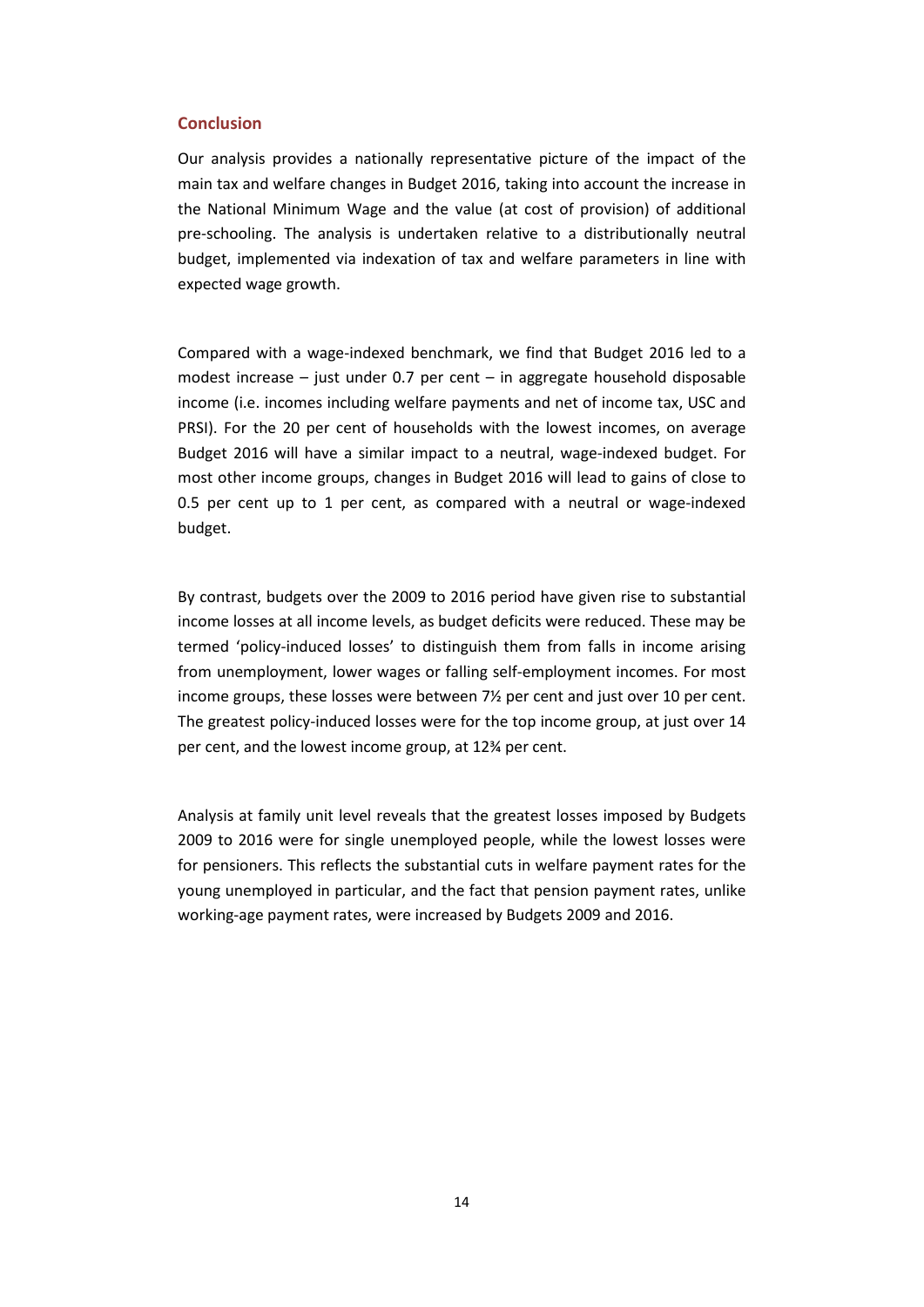We noted that budgetary conventions governing the adjustment (or nonadjustment) of tax and benefit parameters can vary across countries and over time. Experiences in the UK, the US and Ireland illustrate this point. Each of these countries experienced high inflation during the 1970s. At that point, the default option for each country was that basic income tax parameters remained unchanged ('frozen') in nominal terms unless explicitly changed. During this time, failures to adjust nominal values of income tax parameters in line with earnings growth led to increases in average tax rates as higher incomes moved more income into brackets taxed at higher rates – a phenomenon known as 'fiscal drag' or 'bracket creep'.

#### **UK Experience**

In the UK, the system was amended by the 1977 Finance Act which made uprating of income tax allowances in line with the Retail Prices Index the new default option.<sup>[17](#page-16-0)</sup> Currently Pope et al. (2015) note that:

*Most bands and allowances are increased at the start (in April) of every tax year in line with statutory indexation provisions, unless Parliament intervenes. These increases are announced at the time of the annual Budget and are in line with the percentage increase in the consumer price index (CPI) in the year to the previous September. The additional-rate limit and the £100,000 threshold at which the personal allowance starts to be withdrawn are frozen in nominal terms each year unless Parliament intervenes.*

On the benefit side, Hood and Oakley (2014) summarise the situation as follows: *Benefits and tax credits are usually uprated at the start of every financial year in line with prices. From 2011-2012, almost all benefits, tax credits and public service pensions have been indexed to the consumer prices index (CPI)..... An important exception to the CPIuprating of benefits is the 'triple-lock' guarantee for the state pension: since 2012-2013, it has been increased by the highest of earnings growth, CPI price inflation and 2.5 per cent. Thus, for 2014- 2015, the state pension increased by CPI inflation (2.7 per cent) – the highest of these benchmarks.*

<span id="page-16-0"></span><sup>&</sup>lt;sup>17</sup> 'An Act of Parliament is required in order to increase income tax allowances by less than the increase in RPI, which means that the default option is that they be uprated in line with RPI.' Alt et al., 2012.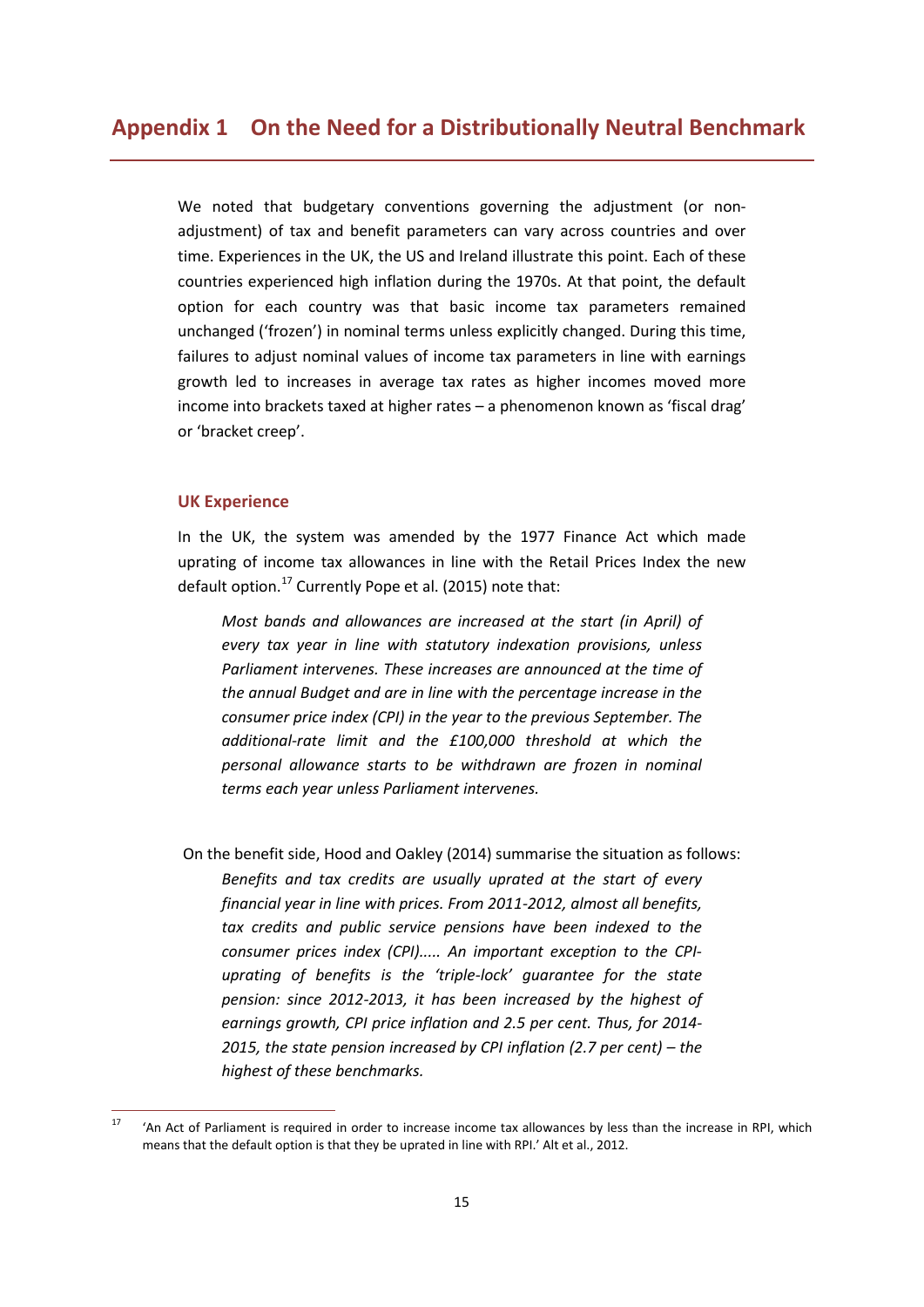*By default, pension credit rates are uprated in line with earnings growth, but in recent years they have seen the same cash increase as the basic state pension, which has been more generous than earnings indexation.* 

*The majority of benefits and tax credits for working-age people are to be increased by 1 per cent for three years from 2013-2014 (disability benefits and the disability elements of other benefits and tax credits such as child tax credit are excluded).* 

Thus, UK experience includes the use of both price indexation and earnings indexation, and in more recent years a 'triple lock' involving the minimum of price inflation, earnings growth and a pre-specified fixed minimum rate. This mechanism would involve a 'ratchet effect' whereby pensions would rise faster than both prices and earnings in the medium to long run. This has been strongly criticised by Johnson (2015) who notes that

*At some point it will prove to be prohibitively expensive; the Office for Budget Responsibility estimates that it will add well over one per cent of national income to pension spending by the middle of this century relative to the cost of earnings indexation. It also adds a bizarre degree of randomness into the future level of state pensions which will depend not on overall increases in prices or earnings but on the timing of those rises.*

The UK experience shows how the default policy has changed substantially over the years, with systems containing the following elements in operation at different times:

- No automatic indexation, and all changes being regarded as discretionary;
- Widespread indexation of taxes and benefits to the Retail Price Index;
- Differential indexation of pension-related benefits and credits and workingage payments, with pension-related benefits linked to earnings or to the minimum of earnings, prices and a fixed minimum rate of increase;
- A shift from the use of the Retail Price Index to the Consumer Price Index.

#### **US Experience**

In the US, the Economic Recovery Tax Act of 1981 (ERTA81), introduced indexation of individual income tax parameters which became effective in 1985 (Bargain et al., 2014). Most US states also adopt some form of indexation. The Bureau of Labor Statistics [\(www.bls.gov/dolfaq/bls\\_ques1.htm\)](http://www.bls.gov/dolfaq/bls_ques1.htm) notes that the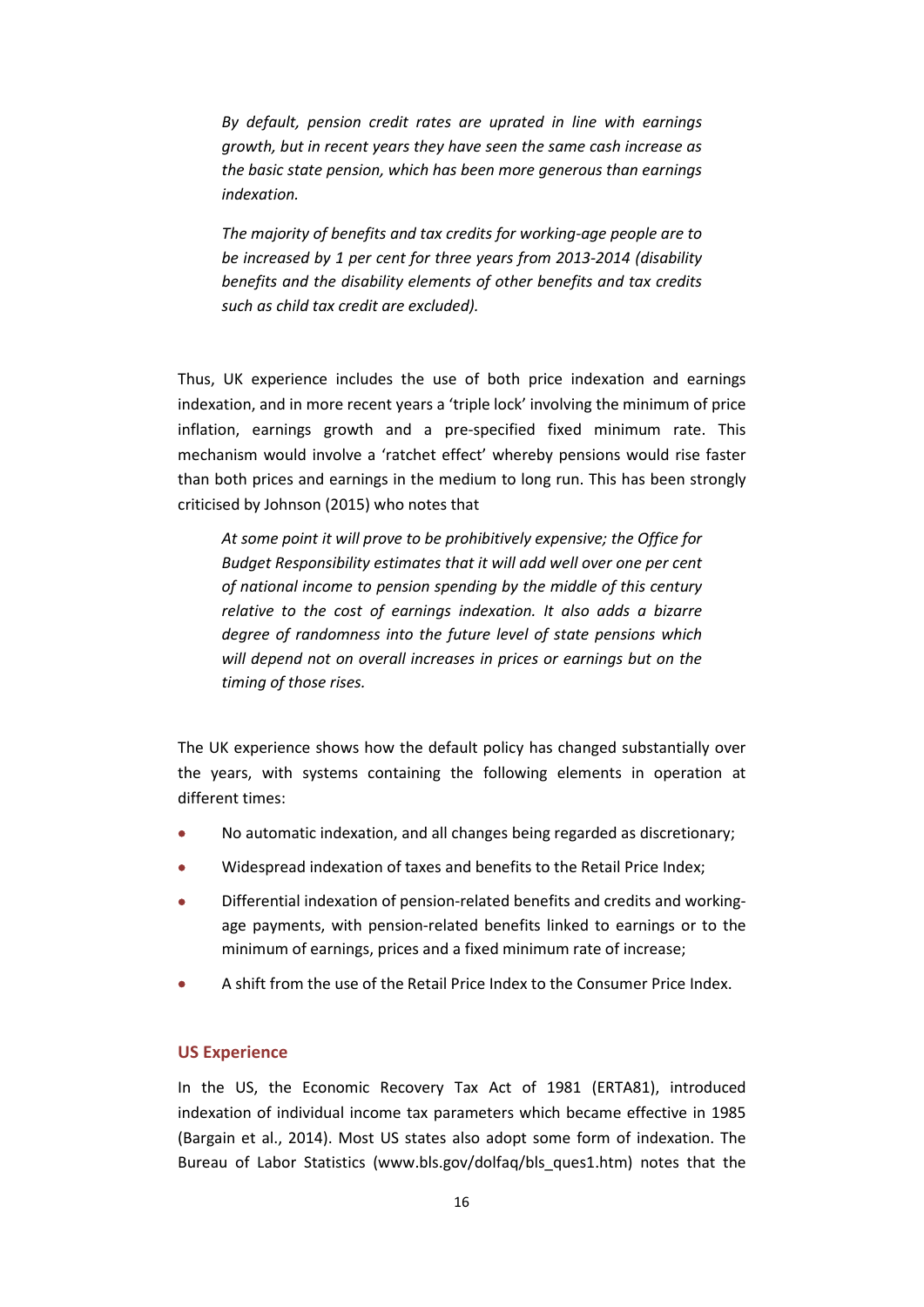Consumer Price Index is used to provide automatic adjustments of payments to almost 50 million Social Security beneficiaries and 20 million food stamp recipients.

#### **Ireland**

There has been little by way of explicit and automatic indexation of the Irish income tax system along the lines seen in the UK and the US. Adjustment of the money value of most tax and welfare parameters has remained a matter for discretionary decisions within each budget. For a period, there was provision in the capital gains tax system for indexation of the costs of acquisition of capital assets, when calculating capital gains; these indexation provisions have, however, been abolished. One other area where the opening budget allowed for some adjustment of a nominal parameter was with respect to the former income ceiling on PRSI contributions. This tended to rise broadly in line with earnings, but as the limit has been abolished, this is no longer a feature.

Official analyses of the distributional impact of Irish budgets have focused on impacts measured against a scenario in which tax and welfare parameters are frozen in nominal terms. The recent Social Impact Assessment of Budget 2015 (Department of Social Protection, 2015) continues in this tradition, now using the SWITCH model to implement this framework.

#### **Implications**

Money-valued tax and welfare parameters may, by default, remain unchanged or be adjusted in line with a measure of price inflation or wage growth. Government choices on this issue vary across countries and over time. If the impact of policy is measured relative to the default policy chosen by government the outcomes are sensitive to government's choice of the default policy. A standard which is independent of such government choices is desirable. The 'distributionally neutral' benchmark described in the text provides a measure of policy impact which is independent of government's choice of default policy, and has a number of desirable features. It is macroeconomically neutral – average tax rates are constant from year to year – and it is distributionally neutral – average incomes rise by the same proportion at different income levels, so that income shares remain constant.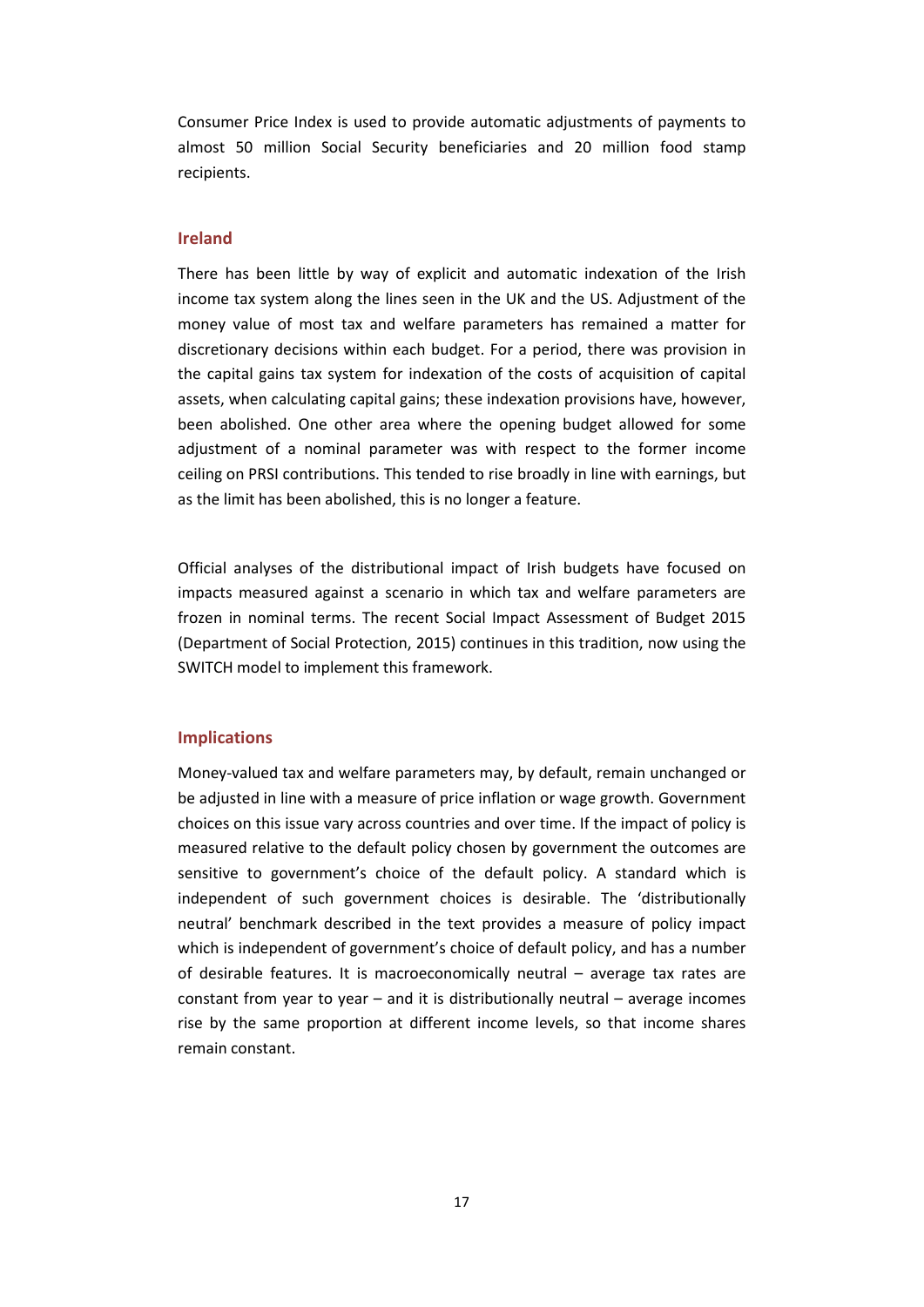In our preferred approach, we regarded the 2016 public sector pay adjustments as approximately equal to private sector wage growth, and therefore forming part of the baseline wage-indexed budget rather than a discretionary or special measure. It could be argued, however, that the nature of the public sector wage adjustments – close to a flat rate money amount from PRD, and explicit percentage increases only for the lowest pay scales – means that they should be examined as a distinct policy measure. In Figure A.1, we examine how these public sector pay changes would alter the picture provided earlier in Figure 1.

Similarly, our preferred approach included the impact of an increase in the National Minimum Wage; while some would argue that as this is paid for by employers, it should not be included on a par with tax and welfare adjustments. Figure A.1 again helps to identify the impact of including or excluding the National Minimum Wage change in the modelling approach.

Figure A.1 shows that the impact of the 50 cent increase in the hourly National Minimum Wage is quite limited in scale. As a result, analysis excluding the NMW impact would make little difference to the conclusions in the main text. It is noticeable that the NMW leads to small impacts spread quite widely across the household income distribution – the reasons for this are discussed in the main text.

Figure A.1 shows that the public sector wage changes have a somewhat greater impact. However, these changes tend to lead to a greater divergence between income growth for middle and most upper income groups and the quintile of households with lowest incomes. The explicit shaping of public sector wage changes towards lower incomes is reflected in the limitation of such gains in the top decile, but does not result in a greater gain for those in the bottom quintile of the household income distribution.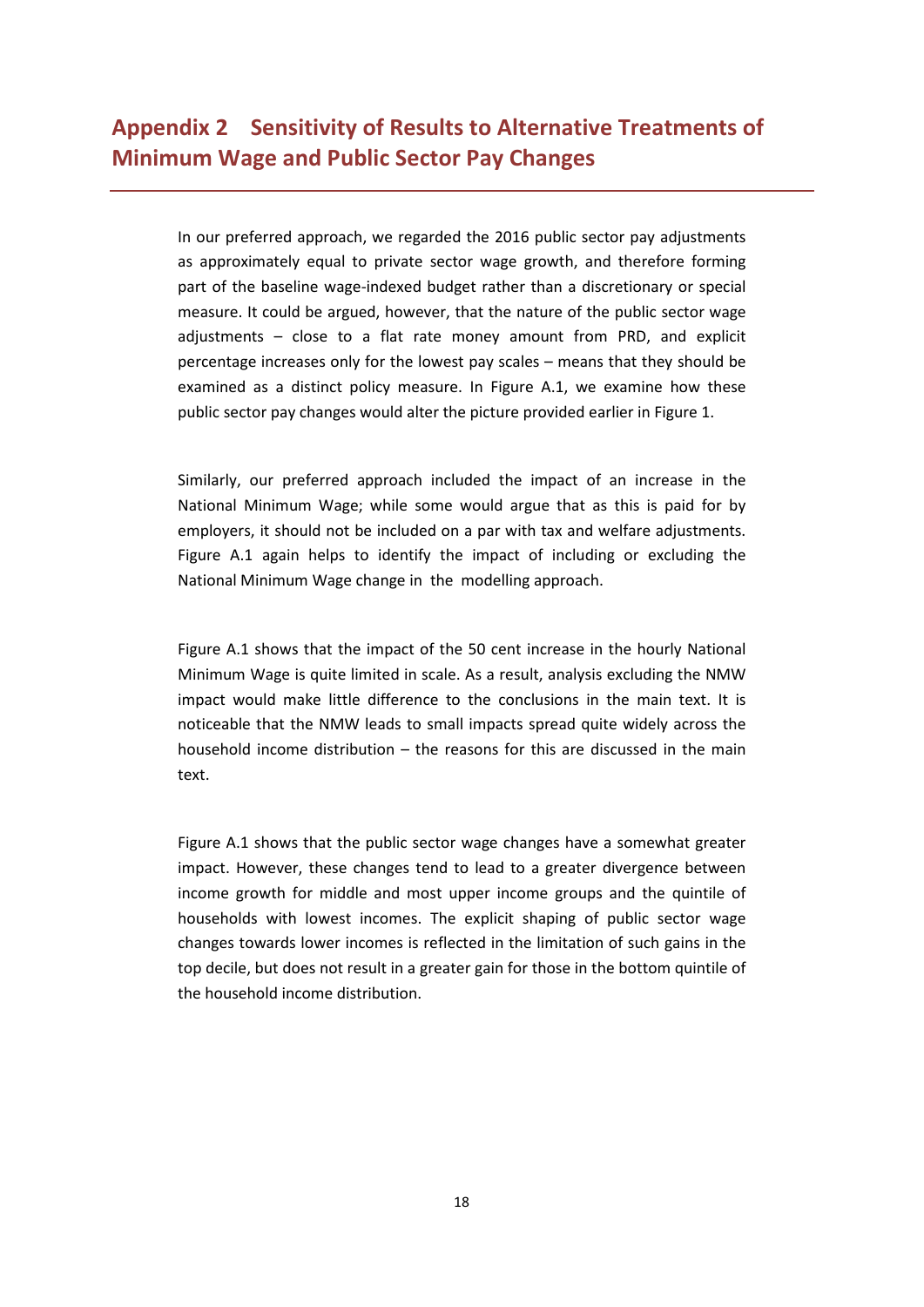



*Source:* Authors' analysis using SWITCH, the ESRI tax-benefit model, at December 2015 and including changes to USC, income tax and welfare measures specified in the text, along with the impact of changes in the National Minimum Wage and expansion of the Early Childhood Care and Education scheme, valued at the cost of provision*.* Each income group contains one-tenth of all households, ranked from lowest to highest incomes. Budgetary impacts are assessed relative to a neutral budget with tax bands, tax credits and welfare payments increased in line with expected wage growth of 2.35 per cent*.*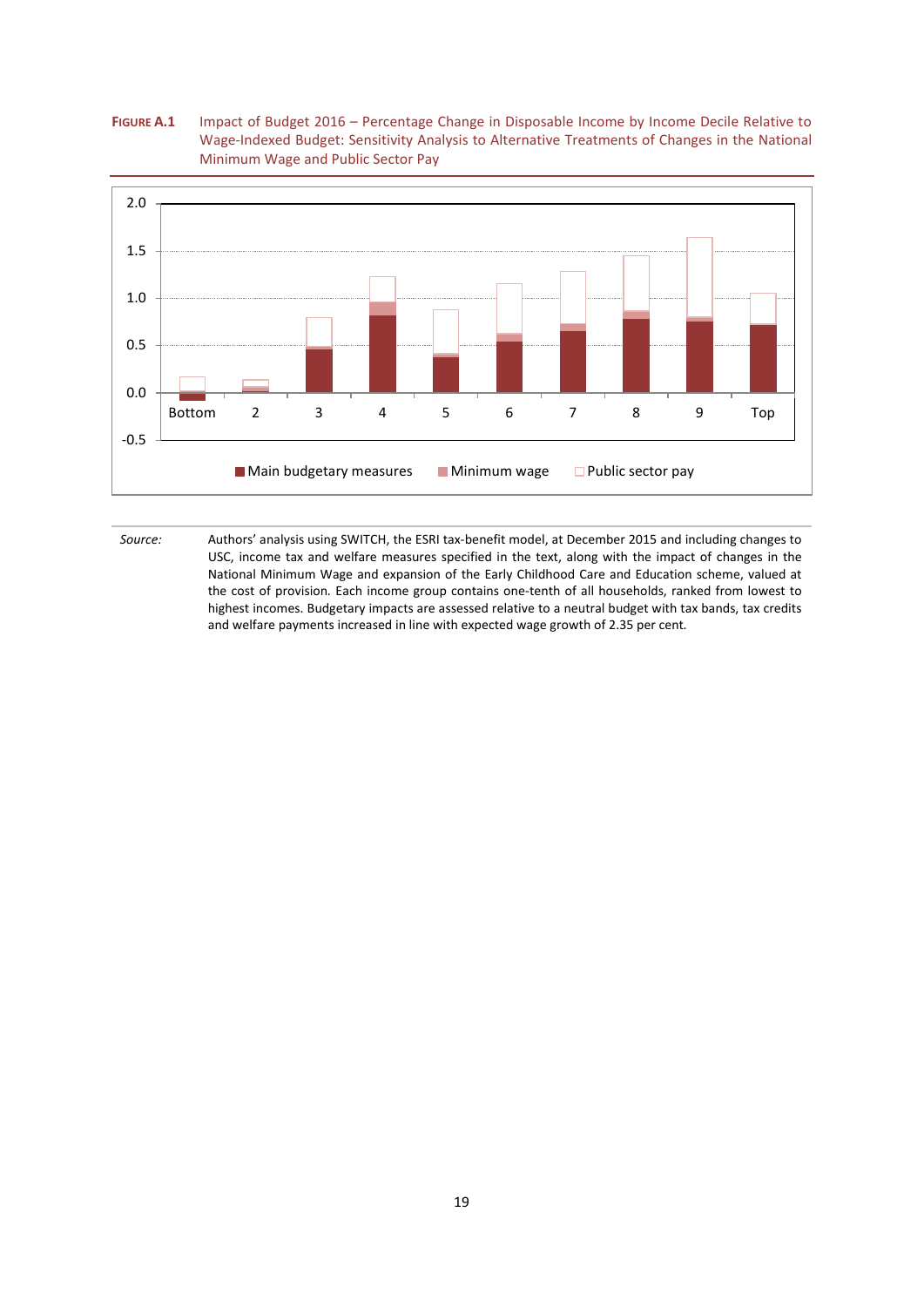#### **References**

Alt, J., I. Preston and L. Sibieta (2012). 'The Political Economy of Tax Policy' in *Mirrlees Review* Chapter 13.

Bargain, O. and T. Callan (2008). 'Analysing the effects of tax-benefit reforms on income distribution: a decomposition approach.' *Journal of Economic Inequality*, Vol. 8, No. 1, pp. 1-21.

Bargain, O., M. Dolls, H. Immervoll, D. Neumann, A. Peichl, N. Pestel and S. Siegloch (2015). 'Tax Policy and Income Inequality in the United States, 1979- 2007', *Economic Inquiry*, Vol. 53, Issue 2, pages 1061-1085, doi: 10.1111/ecin.12172.

Belfield, C., J. Cribb, A, Hood and R. Joyce (2014). *Living Standards, Poverty and Inequality in the UK: 2014*, London: Institute for Fiscal Studies.

Callan, T., M. Keeney and J.R. Walsh (2001). 'Income Tax and Welfare Policies: Some Current Issues' in Callan, T. and McCoy, D. (eds.), *Budget Perspectives 2002*.

Callan, T. and C. Keane (2009). 'Non-cash Benefits and the Distribution of Economic Welfare.' *The Economic and Social Review*, Vol. 40, No. 1, pp. 49-71.

Callan, T., A. Van Soest and J.R. Walsh (2009). 'Tax Structure and Female Labour Supply: Evidence from Ireland.' *LABOUR: Review of Labour Economics and Industrial Relations*, Vol 23, No 1, March 2009, pp.1-35.

Callan, T., C. Keane, J.R. Walsh and M. Lane (2013a). 'From Data to Policy Analysis: Tax-benefit Modelling Using SILC 2008.' *Journal of the Statistical and Social Inquiry Society of Ireland.*

Callan, T., C. Keane, M. Savage and J.R. Walsh (2013b). 'Distributional Impact of Tax, Welfare and Public Service Pay Policies: Budget 2014 and Budgets 2009- 2014' Special Article in Winter *Quarterly Economic Commentary*, The Economic and Social Research Institute, Dublin.

Canberra Group (2012). *Canberra Group Handbook on Household Income Statistics*, 2nd edition, New York: United Nations.

Central Bank of Ireland (2014). *Central Bank Quarterly Bulletin*, Quarter 4, October 2014.

Central Bank of Ireland (2015). *Central Bank Quarterly Bulletin*, Quarter 4, October 2015.

Collins, M.L. (2015). 'A Profile of Those on the Minimum Wage' NERI Working Paper, 2015/ No. 27. Dublin, The Nevin Economic Research Institute.

Department of Social Protection (2015). *Social impact assessment of the welfare and income tax measures in Budget 2016*, Research Briefing, www.welfare.ie/en/downloads/SocialImpact2016.pdf.

Duffy, D., J. FitzGerald, K. Timoney and D. Byrne (2013). *Quarterly Economic Commentary*, Autumn 2013, Dublin: The Economic and Social Research Institute.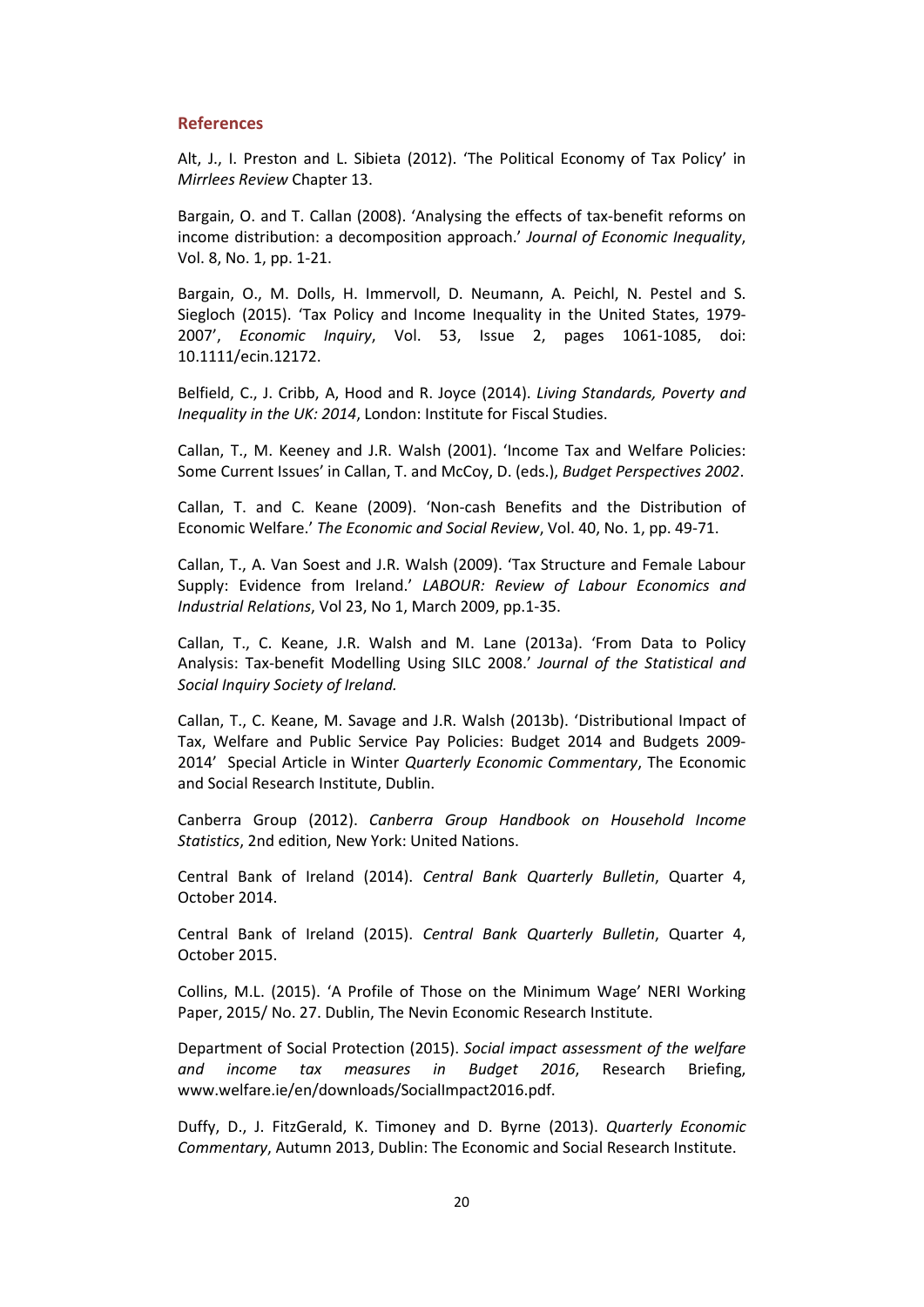Duffy, D., K. McQuinn and C. Morley (2015). *Quarterly Economic Commentary*, Autumn 2015, Dublin: The Economic and Social Research Institute.

HM Treasury (2014). *Impact on households: distributional analysis to accompany budget 2014.* 

HM Treasury (2015). *Impact on households: distributional analysis to accompany budget 2015.* 

Hood, A. and L. Oakley (2014). *A Survey of the GB Benefit System*. IFS Briefing Note BN13, Institute for Fiscal Studies.

IMF (2015). 'Ireland: Staff Concluding Statement of the Fourth Post-Program Monitoring Mission', [www.imf.org/external/np/ms/2015/111315.htm.](http://www.imf.org/external/np/ms/2015/111315.htm)

Johnson, P. (2015). 'High levels of income for current retirees shouldn't blind us to future challenges', [www.ifs.org.uk/publications/8026.](http://www.ifs.org.uk/publications/8026)

Keane, C., T. Callan, M. Savage, J.R. Walsh and K. Timoney (2012). 'Identifying Policy Impacts in the Crisis: Microsimulation Evidence on Tax and Welfare'. Paper presented at the Statistical and Social Inquiry Society of Ireland, Central Statistics Office, Cork, 4 October 2012.

Keane, C. and T. Callan (2013). *Quarterly Economic Commentary*, Autumn 2013, Dublin: The Economic and Social Research Institute.

Keane, C., T. Callan, M. Savage, J.R. Walsh (2014). 'Distributional Impact of Tax, Welfare and Public Sector Pay Policies: Budget 2015 and Budgets 2009-2015' in *Quarterly Economic Commentary*, Winter, Dublin: The Economic and Social Research Institute.

Kelly, E., S. McGuinness and Philip O'Connell (2009) 'Benchmarking, Social Partnership and Higher Remuneration: Wage Settling Institutions and the Public-Private Sector Wage Gap in Ireland' Policy Paper, *The Economic and Social Review*, Vol. 40, No. 3, Autumn 2009, pp. 339-370. Economic and Social Research Institute, Dublin

Layte, R. and T. Callan (2001). 'Unemployment, Welfare Benefits and the Financial Incentive to Work' *The Economic and Social Review*, Vol. 32, No. 2.

Nolan, B. (1993). *Low Pay in Ireland*, Dublin: The Economic and Social Research Institute.

O'Dea, C. and I. Preston (2012). 'The distributional impact of public spending in the UK.' IFS Working Papers W12/06, Institute for Fiscal Studies.

Pope,T., B. Roantree and C. Grace (2015). 'A survey of the UK tax system', Institute for Fiscal Studies, web address.

Savage, M., T. Callan, C. Keane, B. Nolan and B. Colgan (2014). 'Crisis, Austerity, Recovery: Income Distribution through the Great Recession in Ireland', *Intereconomics,* Vol. 49, November/December 2014, Number 6.